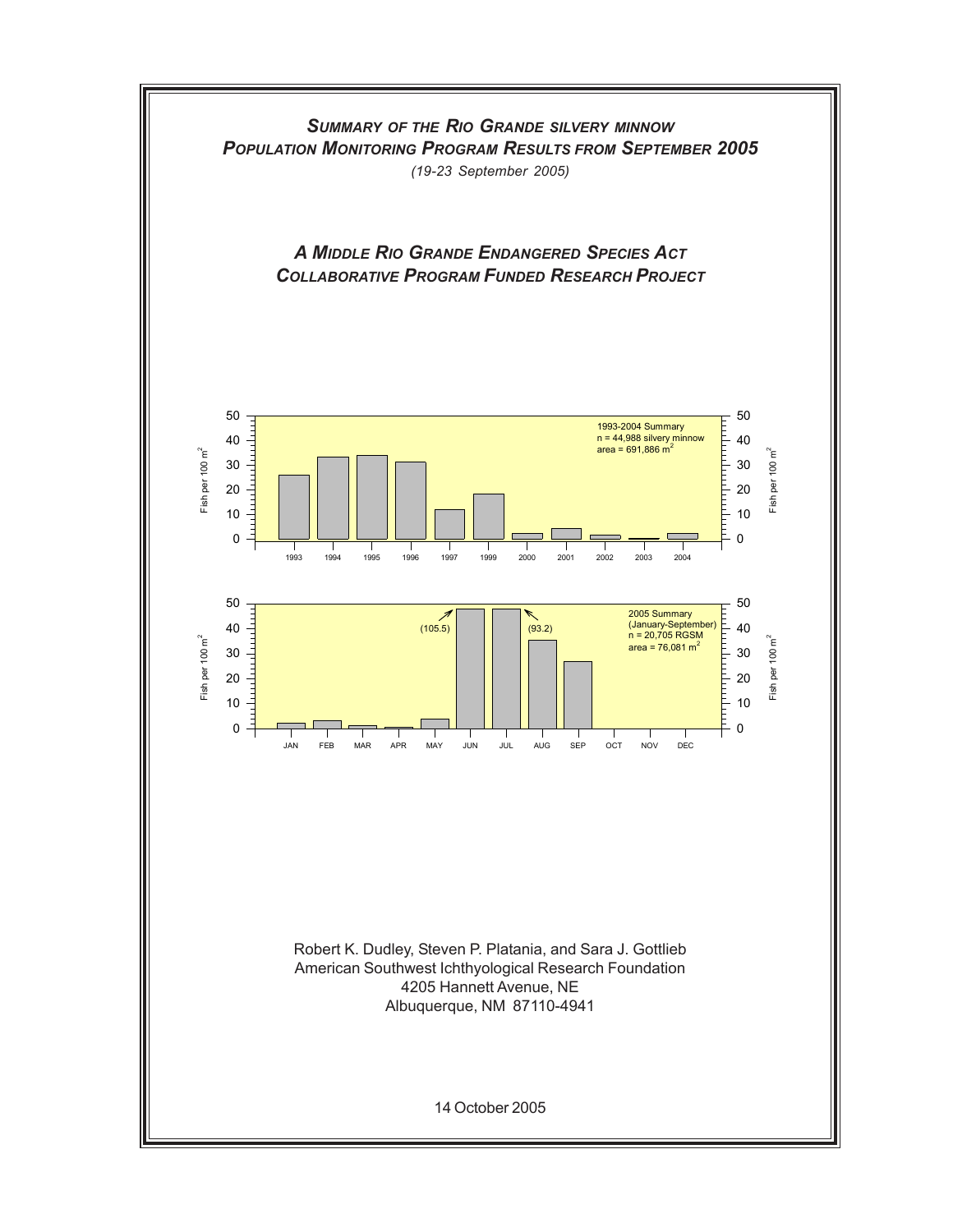### *SUMMARY OF THE RIO GRANDE SILVERY MINNOW POPULATION MONITORING PROGRAM RESULTS FROM SEPTEMBER 2005 (19-23 September 2005)*

prepared for:

### *MIDDLE RIO GRANDE ENDANGERED SPECIES ACT COLLABORATIVE PROGRAM*

under USBR contract:

### **Number 03CR408029**

U.S. Bureau of Reclamation Upper Colorado Regional Office 125 South State Street, Room 6107 Salt Lake City, UT 84138-1102

prepared by:

Robert K. Dudley, Steven P. Platania, and Sara J. Gottlieb American Southwest Ichthyological Research Foundation 4205 Hannett Avenue, NE Albuquerque, NM 87110-4941

submitted to:

U. S. Bureau of Reclamation 555 Broadway NE, Suite 100 Albuquerque, NM 87102-2352

14 October 2005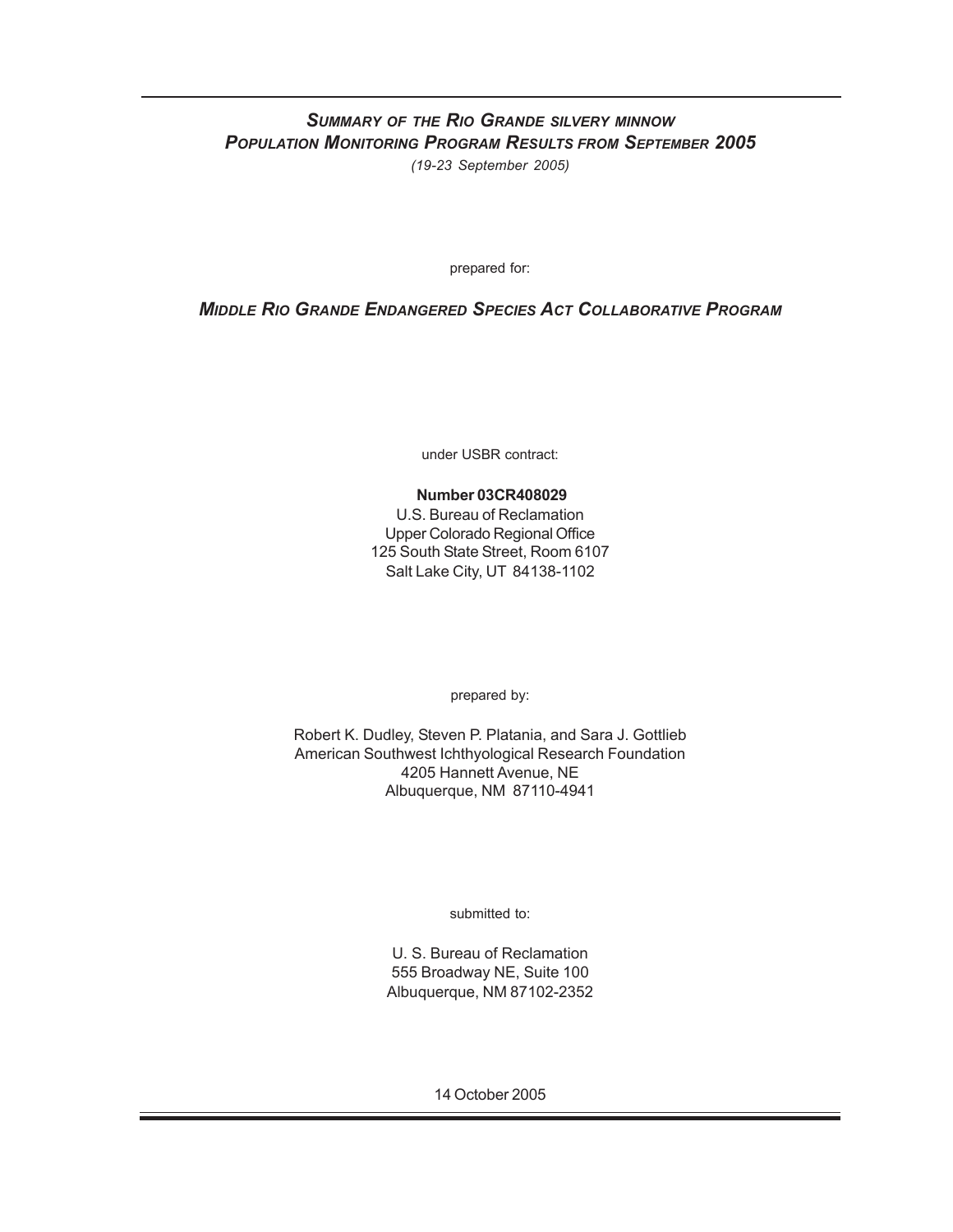#### **SUMMARY OF OVERALL SEPTEMBER 2005 POPULATION MONITORING EFFORTS**

The ninth sampling effort of the 2005 Rio Grande silvery minnow population monitoring program was conducted between 19-23 September at 20 sites throughout the Middle Rio Grande. Five sites were located in the Angostura Reach, six sites in the Isleta Reach, and nine sites in the San Acacia Reach. A list of collection localities is appended (Table A-1).

Adult and juvenile fish were obtained by rapidly drawing a 3.1 m x 1.8 m small mesh (5 mm) seine through discrete mesohabitats. Rio Grande silvery minnow were counted and identified to ageclass. Other fishes were identified to species and enumerated, but age-class was not determined. Figures illustrating catch rates (number of fish per 100 m<sup>2</sup> sampled) were prepared for the ten focal species, including Rio Grande silvery minnow, for the purpose of comparisons between reaches.

During September 2005, a total of 4,589 fish were captured in the 7,991 m<sup>2</sup> (surface area) of water sampled. Rio Grande silvery minnow was the most abundant taxon (N=2,144) and comprised about 47% of the total catch. Rio Grande silvery minnow was present in 150 of 257 seine hauls with fish (ca. 58%) and was very abundant in specific mesohabitats such as backwaters and pools. The majority of Rio Grande silvery minnow were found in the upper half of each sampling reach. Cumulative fish catch rate was 26.8 individuals per 100 m² sampled; substantially lower than it was in July (173.2  $\,$ individuals per 100 m<sup>2</sup> sampled). The overall abundance of fish (N=4,589) was comprised of individuals (primarily Rio Grande silvery minnow), mostly from the Isleta and San Acacia reaches (N=3,674; ca. 80% of total).

### **SUMMARY OF SEPTEMBER 2005 POPULATION MONITORING EFFORT BY RIVER REACH**

### **Angostura Reach**

Ichthyofaunal monitoring of the Angostura Reach took place during a period of low stable flows on 22 and 23 September. Discharge in the Rio Grande during September was fairly stable throughout the month although there were a few rainstorms that resulted in brief periods of elevated flows. Discharge throughout the Angostura Reach ranged only between about 300 and 500 cfs during the month with the exception of the last few days where flow peaked at >1,000 cfs. While the total discharge during May and June 2005 was higher than it had been in nearly ten years, the flows during September 2005 were comparable to what they were in September 2003 (a drought year). However, there was no river drying in the Angostura Reach. Water clarity was highest in the uppermost portion of the Angostura Reach but there was little difference in turbidity levels downstream of the confluence with the Jemez River. This is likely because decreased flows during September resulted in less input from turbid tributaries, like the Jemez River. Water temperatures recorded at the different sampling sites ranged from 19.1°C to 23.8°C and were warm enough to support modest growth of larval and juvenile fish in appropriate low velocity habitats. However, these temperatures were about 4°C lower than they had been in August. Several large backwaters and shoreline areas with debris provided suitable low velocity habitats for smaller life stages; many juvenile fish were collected in these habitats. Rio Grande silvery minnow (N=285) was the second most frequently collected taxon in the Angostura Reach during September 2005. The most common species was western mosquitofish (N=321). Red shiner (N=180) was the third most numerous species and was primarily found in pool and backwater habitats. Rio Grande silvery minnow was most numerous in the upper portion of the sampling reach. The highest numbers of Rio Grande silvery minnow were recorded from Rio Rancho (Site #2) and the Bernalillo (Site #1) sampling sites. The increased water temperatures and elevated flows of late June and July apparently resulted in successful recruitment of Rio Grande silvery minnow and several of the other taxa. However, the impact of continued low flows and reduced water temperatures during October will likely result in a slight decline in the numerical abundance of taxa. A more appropriate time to assess the conservation status of Rio Grande silvery minnow in the Angostura Reach will be at the end of October, prior to the termination of the 2005 irrigation season.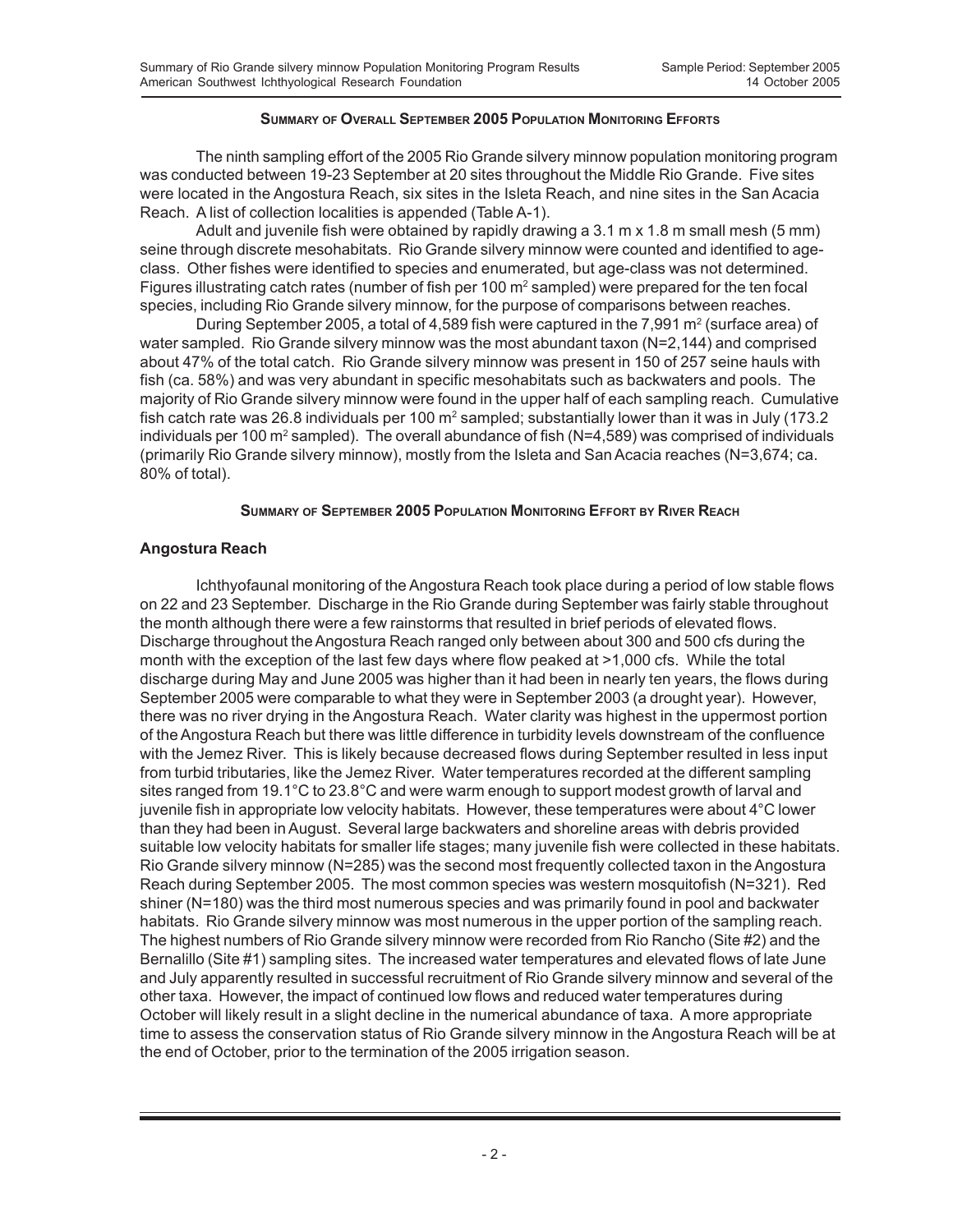### **Isleta Reach**

Discharge in the Rio Grande was substantially higher during June and July than it had been in the past several years. However, flows had rapidly dropped back down to pre-spring runoff conditions by August and September 2005. Mean daily discharge was generally <200 cfs and there were periods of very low or no flow in some portions of the reach. Decreased flows resulted in the formation of isolated pools and a considerable reduction in the wetted area of the main river. Many fish (primarily juvenile phases) were stranded in off-channel habitats but overall densities of fish in the main channel were moderately high. Water temperatures in the Isleta Reach ranged from 19.6-27.5°C from morning (0900 h) to afternoon (1300 h); this was about a 2-3°C decrease compared with August 2005. Water clarity varied greatly throughout the reach (Secchi depth 6-28 cm); the lowest values were recorded in the southern portion of the reach while the highest values were recorded in the northern portion (upstream of the Rio Puerco confluence) of the reach. This difference was likely because of increased discharge from intermittent tributaries (rios Salado and Puerco). The Isleta Reach had the highest catch rate (86.1 fish/100 m<sup>2</sup>) of any of the sampling reaches in the Middle Rio Grande. However, the density of fish in this reach in September dropped nearly in half compared to August 2005. Overall ichthyofaunal catch rates in the Angostura Reach  $(41.7 \text{ fish}/100 \text{ m}^2)$  were lower compared to the Isleta Reach but had changed very little between August and September. The abundance of Rio Grande silvery minnow had dropped noticeably in both reaches during the past month.

### **San Acacia Reach**

The monthly population monitoring efforts in the San Acacia Reach (9 sites) of the Middle Rio Grande were conducted between 19-21 September 2005. Water levels had decreased markedly since the beginning of July but didn't reach their lowest levels until the middle of September. Discharge was very low in some areas and there was river drying in southern portions of the reach (primarily areas in and upstream of Bosque del Apache National Wildlife Refuge). The decreased flow combined with high ambient temperatures resulted in warm water temperatures in the San Acacia Reach in September 2005 (range=17.7-28.1°C), but temperatures were much lower than were recorded in July 2005 (range=27.6- 35.1°C). The primary difference in water temperatures over the past three months was that morning temperatures were much lower in September compared with either July or August. The highest water temperatures were recorded in isolated pools and areas with very low flow. While the habitat was dominated by narrow main channel runs, some side channels and backwaters provided a variety of habitat conditions. The turbidity levels in the San Acacia Reach had decreased since July and most sampling sites had a Secchi depth reading of >10 cm. The most commonly collected taxon during September 2005 in the San Acacia Reach was Rio Grande silvery minnow (N=846). Rio Grande silvery minnow was present at all sampling sites but was most abundant in the upper portion of the reach; the age-class structure was dominated by young-of-year individuals. The San Acacia Reach catch rate (47.2 fish/100 m2) was higher than the catch rate in the Angostura Reach but about half of the catch rate in the Isleta Reach.

### **Conclusion**

Rio Grande silvery minnow (N=2,144) was widespread and relatively abundant in the Middle Rio Grande during September 2005. This species was nearly twice as abundant as the next most-abundant taxon (western mosquitofish, N=1,273). Other common taxa included red shiner (N=651), fathead minnow (N=214), and flathead chub (N=91). The abundance of Rio Grande silvery minnow during 2005, including September, indicates that the status of this species has improved markedly compared to fall of 2004. The increase in abundance of Rio Grande silvery in 2005 has been comparable to previous years with above average precipitation (e.g., mid 1990s). The combination of good water years in both 2004 and 2005 has produced and supported substantially more Rio Grande silvery minnow than in the past five years. However, there is likely to be a decline in the number of silvery minnow by October because of the drying conditions in September and rapidly dropping water temperatures.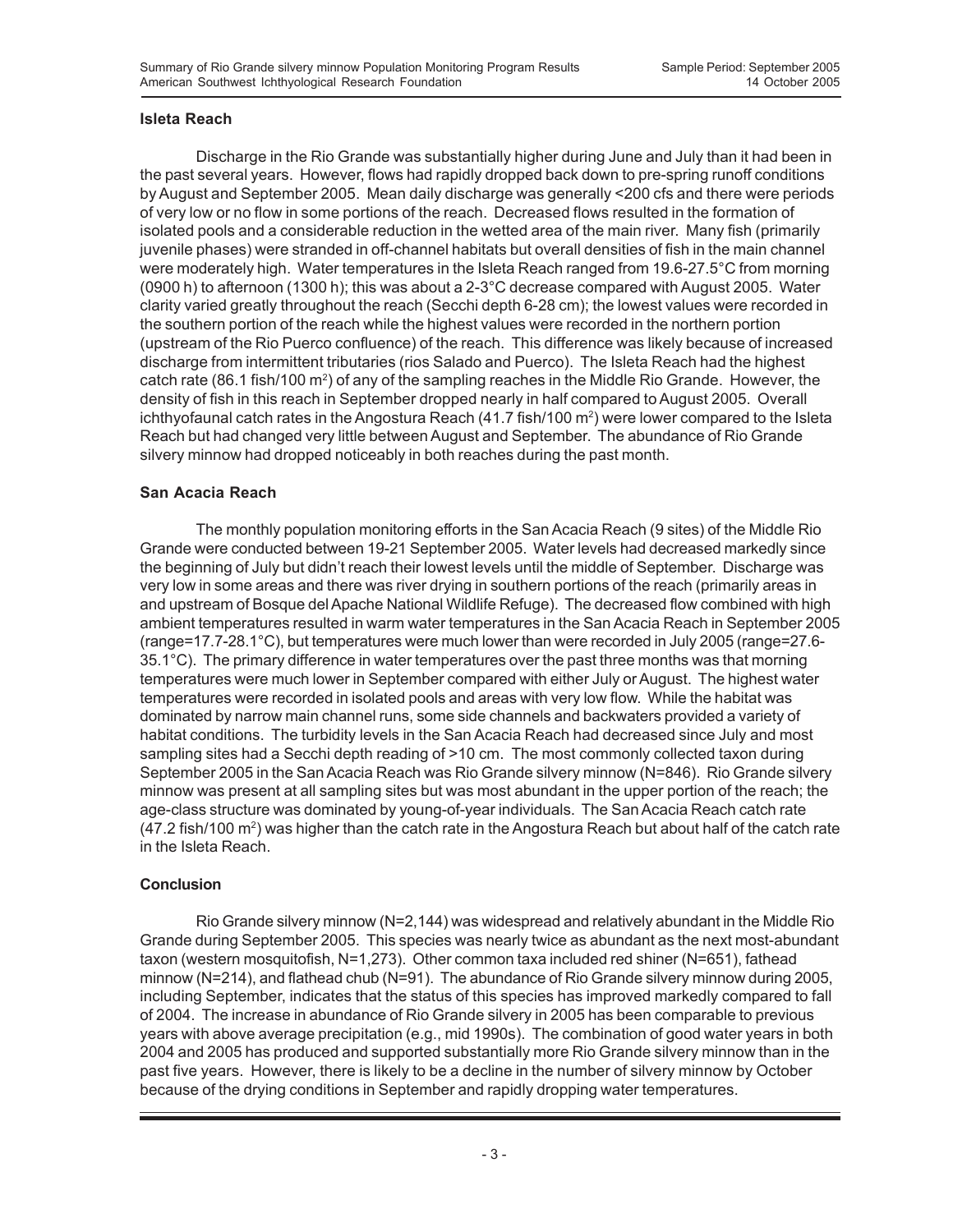

Figure 1. Map of the study area and sampling localities (numbered) for the 2005 Rio Grande silvery minnow population monitoring program. Sampling locality information that correspond with the numbered localities are provided in Appendix A (Table A-1).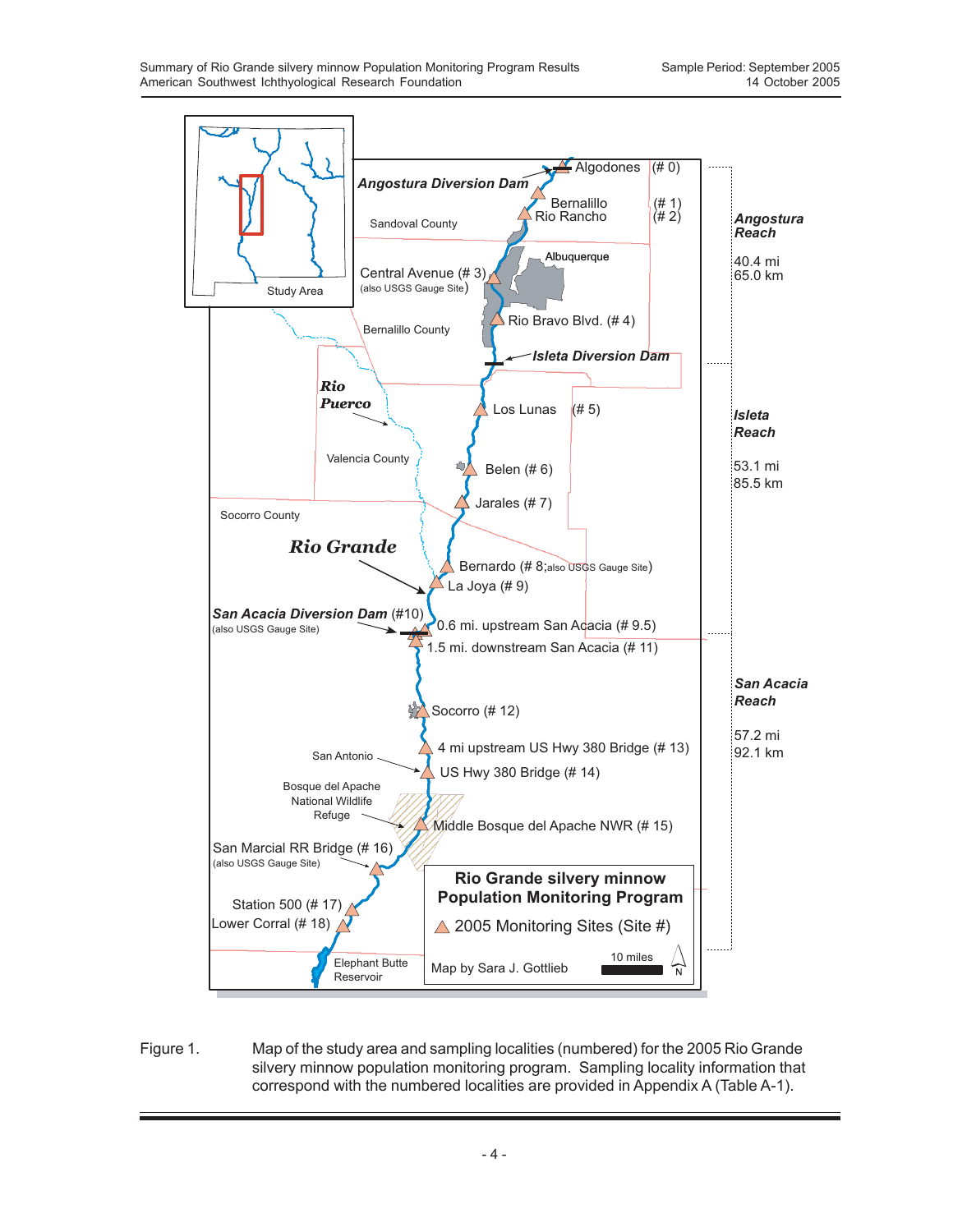

Figure 2. Discharge in the Rio Grande from January 2004 through September 2005 as recorded at seven U. S. Geological Survey (USGS) gauge stations. The Otowi Bridge gauge site is outside of the study area (ca. 25.5 river miles upstream of Cochiti Dam) and provided for reference. Discharge data are provisional and subject to change. \*Note: Bernardo discharge data (USGS 08332010) became temporarily unavailable on 13 January 2005 and data collection is now discontinued at that gauge.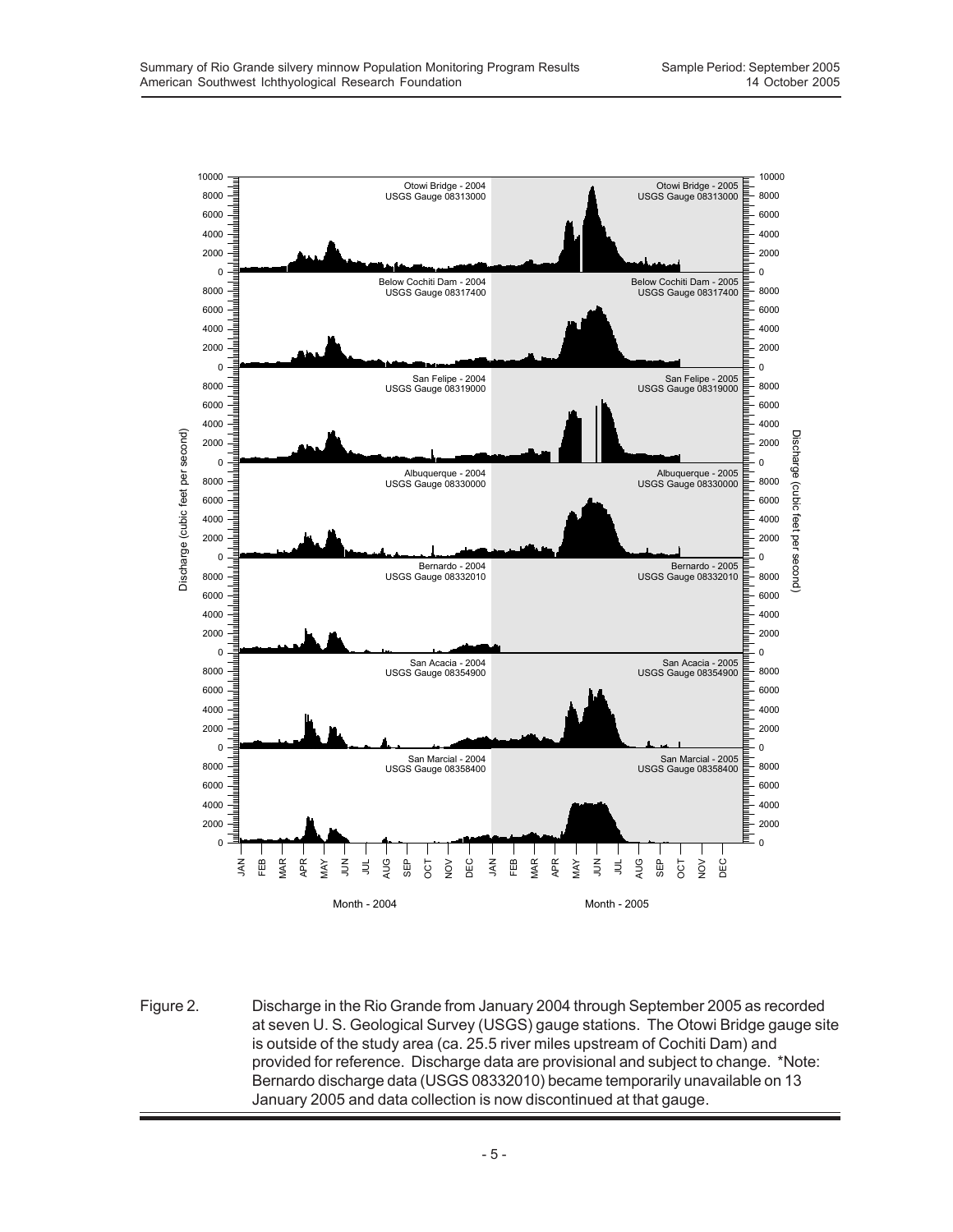### Table 1. Scientific and common names and species codes of fish collected in the Middle Rio Grande during the 1999-2004 Rio Grande silvery minnow population monitoring program.

| <b>Scientific Name</b>     | <b>Common Name</b>          | Code  |
|----------------------------|-----------------------------|-------|
| <b>Order Clupeiformes</b>  |                             |       |
| Family Clupeidae           | herrings                    |       |
|                            |                             | (GZS) |
| <b>Order Cypriniformes</b> |                             |       |
| <b>Family Cyprinidae</b>   | carps and minnows           |       |
|                            |                             | (RDS) |
|                            |                             | (CCA) |
|                            |                             | (RGC) |
|                            |                             |       |
|                            | silvery minnow <sup>1</sup> | (RGM) |
|                            |                             | (FHM) |
|                            |                             | (BHM) |
|                            |                             | (FHC) |
|                            |                             | (LND) |
| <b>Family Catostomidae</b> | suckers                     |       |
|                            |                             | (RCS) |
|                            |                             | (WHS) |
|                            |                             | (SMB) |
| <b>Order Siluriformes</b>  |                             |       |
| Family Ictaluridae         | North American catfishes    |       |
|                            |                             | (BBH) |
|                            |                             | (YBH) |
|                            |                             | (CCT) |
|                            |                             | (FCT) |
| <b>Order Salmoniformes</b> |                             |       |
| <b>Family Salmonidae</b>   | trouts and salmons          |       |
|                            |                             | (BNT) |
| Order Cyprinodontiformes   |                             |       |
| <b>Family Poeciliidae</b>  | livebearers                 |       |
|                            |                             | (MOS) |

<sup>1</sup> focal taxa represent the most abundant species present in recent Middle Rio Grande collections and species illustrated in monthly plots of data.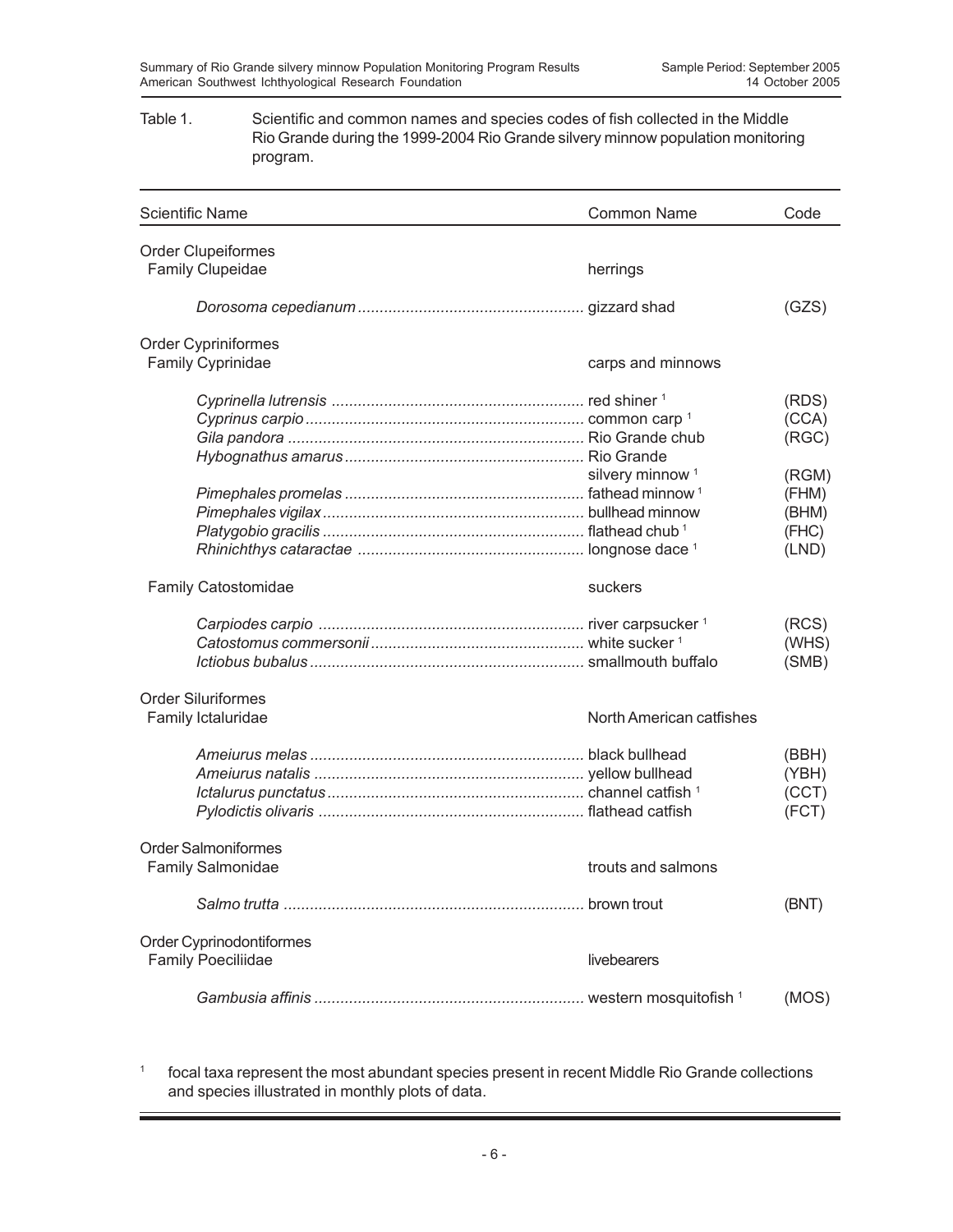### Table 1. Scientific and common names and species codes of fish collected in the Middle Rio Grande during the 1999-2004 Rio Grande silvery minnow population monitoring program (continued).

| Scientific Name                                          | <b>Common Name</b> | Code                                      |
|----------------------------------------------------------|--------------------|-------------------------------------------|
| <b>Order Perciformes</b><br><b>Family Percichthyidae</b> | temperate basses   |                                           |
|                                                          |                    | (WHB)                                     |
| <b>Order Perciformes</b><br><b>Family Centrarchidae</b>  | sunfishes          |                                           |
|                                                          |                    | (GNS)<br>(BGL)<br>(LMB)<br>(WCR)<br>(BCR) |
| Family Percidae                                          | perches            |                                           |
|                                                          |                    | (YWP)<br>(WLE)                            |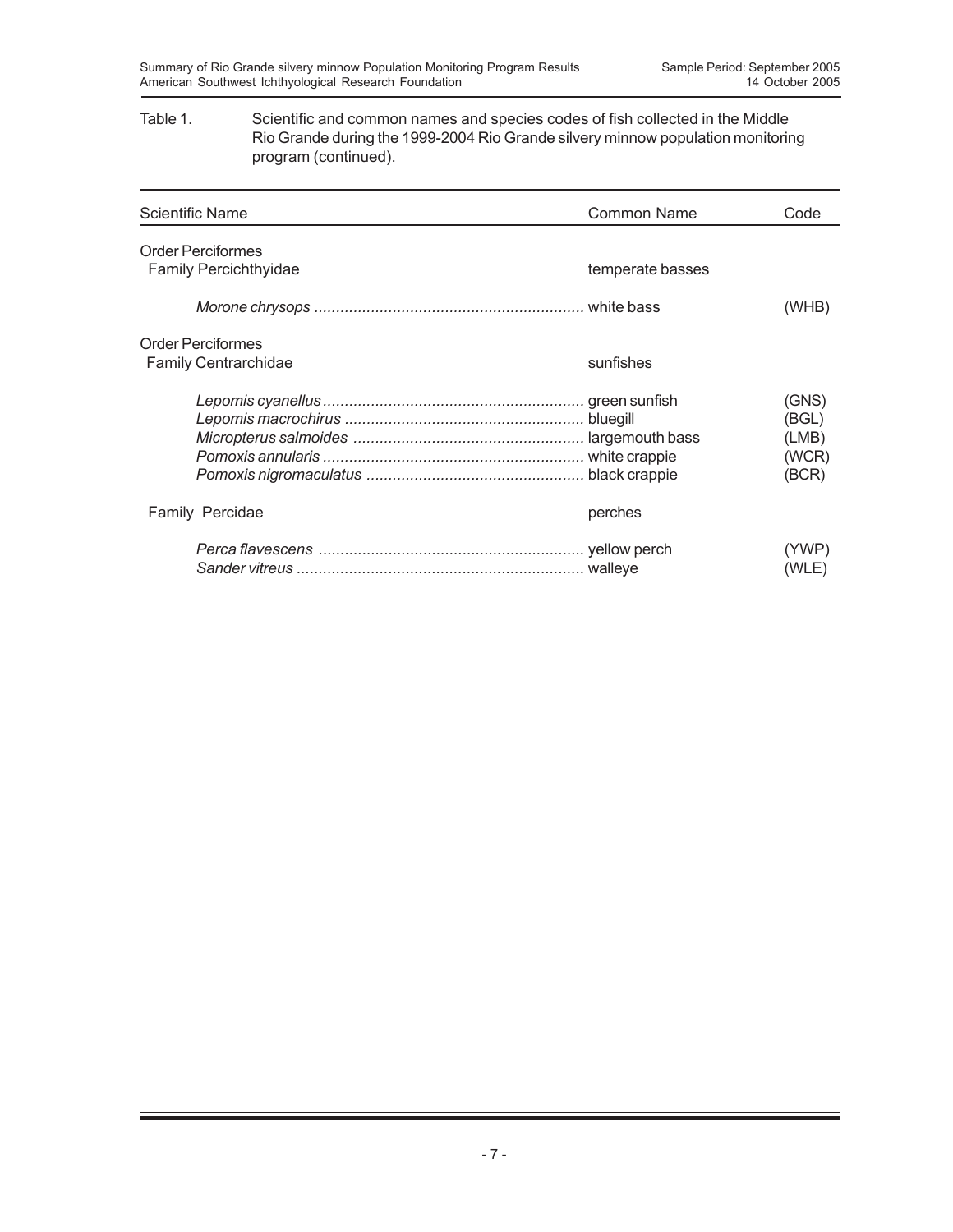### Table 2. Summary of the September 2005 Rio Grande silvery minnow population monitoring program results (species list is based on fish collected from 1999-2004).

|                                        | <b>RESIDENCE</b>              | <b>TOTAL NUMBER</b>     | PERCENT (%)  | FREQUENCY OF             | % FREQUENCY             |
|----------------------------------------|-------------------------------|-------------------------|--------------|--------------------------|-------------------------|
| <b>SPECIES</b>                         | STATUS <sup>1</sup>           | OF SPECIMENS            | OF TOTAL     | OCCURRENCE <sup>2</sup>  | OCCURRENCE <sup>2</sup> |
| <b>HERRINGS</b>                        |                               |                         |              |                          |                         |
| gizzard shad                           | I                             | 4                       | 0.09         | $\overline{2}$           | 10                      |
|                                        |                               |                         |              |                          |                         |
| <b>CARPS AND MINNOWS</b><br>red shiner | N                             | 651                     | 14.19        | 20                       | 100                     |
| common carp                            | $\mathbf{I}$                  | 64                      | 1.39         | 18                       | 90                      |
| Rio Grande chub                        | N                             |                         | 0.00         | $\overline{\phantom{0}}$ |                         |
| Rio Grande silvery minnow              | N                             | 2,144                   | 46.72        | 18                       | 90                      |
| fathead minnow                         | N                             | 214                     | 4.66         | 17                       | 85                      |
| bullhead minnow<br>flathead chub       | $\overline{\phantom{a}}$<br>N | 91                      | 0.00<br>1.98 | 11                       | 55                      |
| longnose dace                          | ${\sf N}$                     | 36                      | 0.78         | 3                        | 15                      |
| <b>SUCKERS</b>                         |                               |                         |              |                          |                         |
| river carpsucker                       | N                             | 27                      | 0.59         | 7                        | 35                      |
| white sucker                           | $\mathbf{I}$                  | $\overline{7}$          | 0.15         | $\overline{\mathbf{4}}$  | 20                      |
| smallmouth buffalo                     | N                             |                         | 0.00         |                          |                         |
| <b>BULLHEAD CATFISHES</b>              |                               |                         |              |                          |                         |
| black bullhead                         | ı                             | 12                      | 0.26         | 6                        | 30                      |
| yellow bullhead<br>channel catfish     | ı<br>ı                        | 55                      | 0.00<br>1.20 | 13                       | 65                      |
| flathead catfish                       | ı                             | $\overline{2}$          | 0.04         | $\overline{2}$           | 10                      |
| <b>TROUTS</b>                          |                               |                         |              |                          |                         |
| rainbow trout                          | ı                             |                         | 0.00         |                          |                         |
| brown trout                            | ı                             |                         | 0.00         |                          |                         |
| <b>LIVEBEARERS</b>                     |                               |                         |              |                          |                         |
| western mosquitofish                   | ı                             | 1,273                   | 27.74        | 19                       | 95                      |
| <b>TEMPERATE BASSES</b>                |                               |                         |              |                          |                         |
| white bass                             | ı                             | 1                       | 0.02         | 1                        | 5                       |
| <b>SUNFISHES</b>                       |                               |                         |              |                          |                         |
| green sunfish                          | I                             |                         | 0.00         |                          |                         |
| bluegill                               | N                             |                         | 0.00         |                          |                         |
| largemouth bass<br>white crappie       | ı                             | 6                       | 0.13<br>0.00 | 4                        | 20                      |
| black crappie                          | I                             |                         | 0.00         |                          |                         |
| <b>PERCHES</b>                         |                               |                         |              |                          |                         |
| yellow perch                           | I                             | $\overline{\mathbf{c}}$ | 0.04         | 1                        | 5                       |
| walleye                                | $\overline{\phantom{a}}$      |                         | 0.00         |                          |                         |
| <b>TOTAL</b>                           |                               | 4,589                   |              |                          |                         |
|                                        |                               |                         |              |                          |                         |

 $1$  N = native;  $1$  = introduced

2 Frequency and % frequency of occurrence are based on n=20 sample sites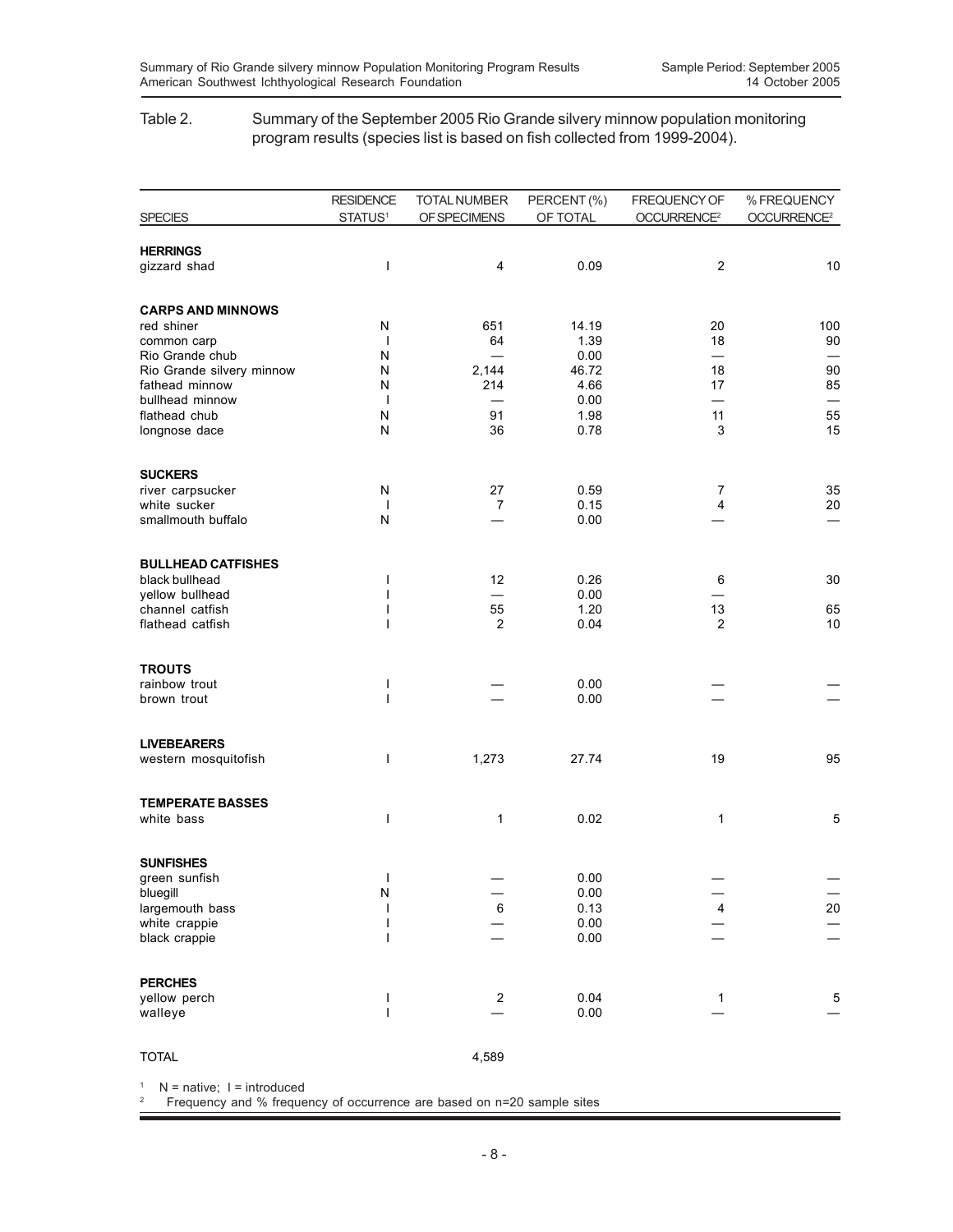| <b>SPECIES</b>                                                                                        | J<br>Α<br>N  | F<br>E<br>B                | M<br>Α<br>R     | Α<br>P<br>R          | M<br>Α<br>Y     | J<br>U<br>N                        | J<br>U<br>L                       | Α<br>U<br>G                                           | S<br>E<br>P                               | O<br>C<br>T | N<br>O<br>V | D<br>Ε<br>$\mathsf{C}$ | Т<br>O<br>$\top$<br>Α<br>L |
|-------------------------------------------------------------------------------------------------------|--------------|----------------------------|-----------------|----------------------|-----------------|------------------------------------|-----------------------------------|-------------------------------------------------------|-------------------------------------------|-------------|-------------|------------------------|----------------------------|
| <b>HERRINGS</b><br>gizzard shad                                                                       |              |                            |                 |                      | 1               | 3                                  | 373                               | 123                                                   | 4                                         |             |             |                        | 504                        |
| <b>CARPS AND MINNOWS</b><br>red shiner<br>common carp                                                 | 2,760<br>3   | 3                          | 3               | 935 2,243 1,344<br>6 | 718<br>80       | 167                                | 830 2,041<br>631                  | 968<br>183                                            | 651<br>64                                 |             |             |                        | 12,490<br>1,140            |
| Rio Grande chub<br>Rio Grande silvery minnow<br>fathead minnow<br>bullhead minnow                     | 248<br>356   | 330<br>144<br>$\mathbf{1}$ | 133<br>171<br>4 | 46<br>53             | 67              | $\overline{\phantom{0}}$           | 234 6,603 7,668<br>762 1,085<br>1 | 383                                                   | 3,299 2,144<br>214                        |             |             |                        | 20,705<br>3,235<br>6       |
| flathead chub<br>longnose dace                                                                        | 112<br>1     | 187<br>14                  | 181<br>20       | 181<br>83            | 136<br>54       | 217<br>107                         | 147<br>34                         | 104<br>77                                             | 91<br>36                                  |             |             |                        | 1,356<br>426               |
| <b>SUCKERS</b><br>river carpsucker<br>white sucker<br>smallmouth buffalo                              | 19<br>16     | 20<br>59                   | 41<br>43        | 4                    | 148<br>30 1,311 | 15<br>262<br>51                    | 244<br>69<br>110                  | 30<br>19<br>1                                         | 27<br>7                                   |             |             |                        | 548<br>1,816<br>162        |
| <b>BULLHEAD CATFISHES</b><br>black bullhead<br>yellow bullhead<br>channel catfish<br>flathead catfish | 6            | $\overline{2}$<br>49       | 35              | $\mathbf{1}$<br>70   | 8               | 16                                 | 3<br>1<br>124                     | 1<br>28<br>205<br>1                                   | 12<br>55<br>2<br>$\overline{\phantom{0}}$ |             |             |                        | 16<br>87<br>515<br>1       |
| <b>TROUTS</b><br>rainbow trout<br>brown trout                                                         |              |                            |                 |                      |                 |                                    | 1                                 |                                                       |                                           |             |             |                        | 1                          |
| <b>LIVEBEARERS</b><br>western mosquitofish                                                            | 64           | 146                        | 60              | 62                   | 109             |                                    |                                   | 235 1,685 1,656 1,273                                 |                                           |             |             |                        | 5,290                      |
| <b>TEMPERATE BASSES</b><br>white bass                                                                 |              |                            |                 |                      |                 |                                    | 24                                | 4                                                     | 1                                         |             |             |                        | 29                         |
| <b>SUNFISHES</b><br>green sunfish<br>bluegill<br>largemouth bass<br>white crappie<br>black crappie    | $\mathbf{1}$ | $\mathbf{1}$               | $\mathbf{1}$    |                      |                 | $\boldsymbol{2}$<br>$\overline{4}$ | 10                                | $\ensuremath{\mathsf{3}}$<br>$\mathbf{1}$             | 6                                         |             |             |                        | 23<br>$\,6$                |
| <b>PERCHES</b><br>yellow perch<br>walleye                                                             |              |                            |                 |                      | 1               | 3                                  | 1                                 |                                                       | $\overline{c}$                            |             |             |                        | 6<br>1                     |
| <b>TOTAL</b>                                                                                          |              |                            |                 |                      |                 |                                    |                                   | 3,586 1,891 2,935 1,880 2,867 9,27714,252 7,086 4,589 |                                           |             |             |                        | 48,363                     |

### Table 3. Summary of the monthly 2005 Rio Grande silvery minnow population monitoring program results (species list based on fish collected from 1999-2004).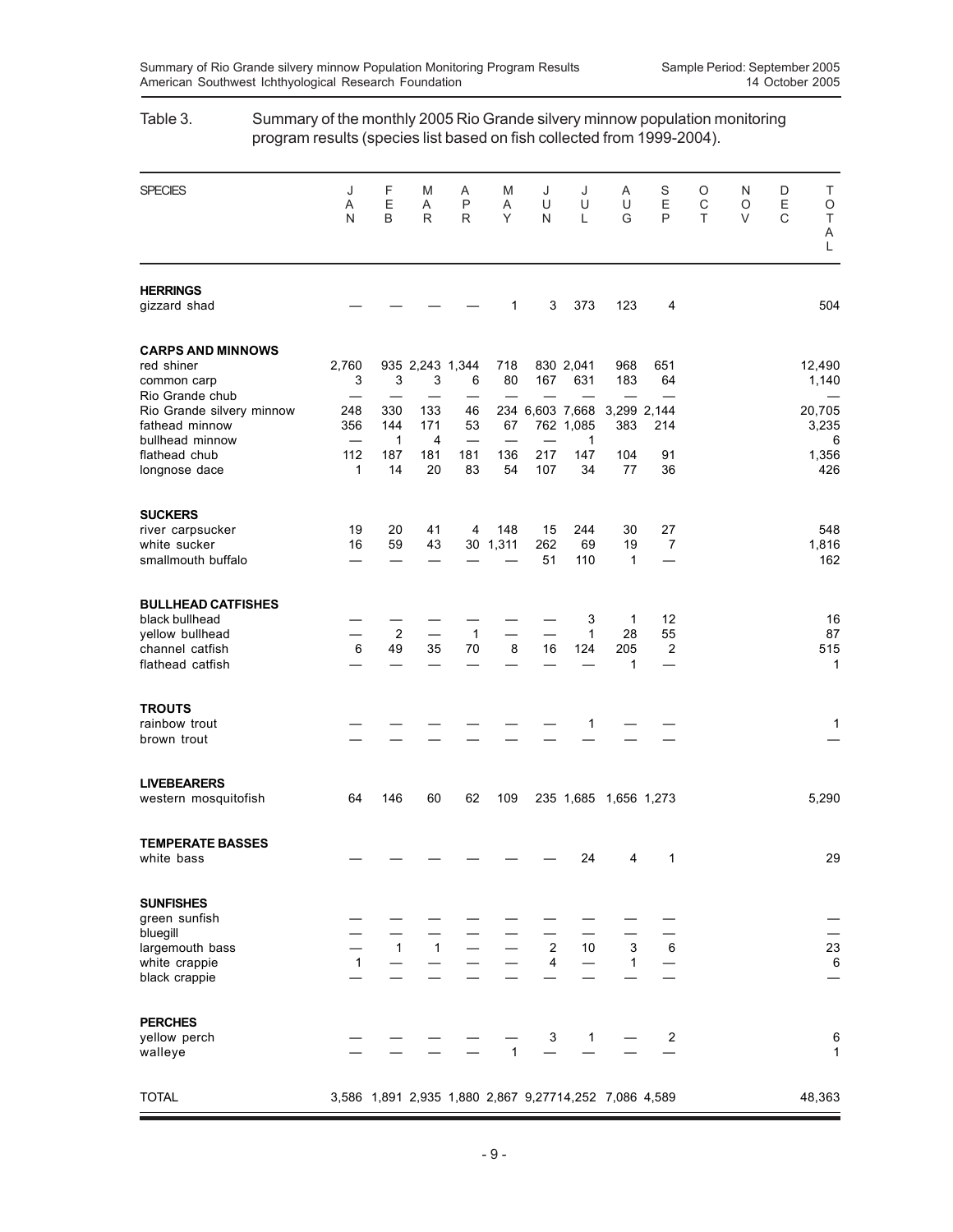## Table 4. Summary of the monthly catch or Rio Grande silvery minnow, by site and reach, during the 2005 Rio Grande silvery minnow population monitoring program. Numerals in pararenthesis are the number of silvery minnow in a site collection that were marked (subset of the total). REACH J F M A M J J A S O N D T Site Number A E A P A U U U E C O E O Site Name N B R R Y N L G P T V C T A L **ANGOSTURA REACH** 0 Angostura Dam — — — 3 — 1 53 105 — 162 1 Bernalillo 20 68 36 5(1) 6(1) 146 295 121 95 792 2 Rio Rancho 147(4) 137(8) 25 7(1) 3(2) 578(1) 26 149 160 1,232 3 Central Ave (Abq)  $\overrightarrow{7}$  64(17)  $\overrightarrow{12}$   $\overrightarrow{27}$   $\overrightarrow{2}$  554 62 13 5<br>4 Rio Bravo (Abq)  $\overrightarrow{4(1)}$  19(7) 15 - - 325 147 10 25 4 Rio Bravo (Abq) (41) 19(7) 15 - - 325 147 10 25 Angostura Reach Total 178 288 88 42 11 1,604 583 398 285 - - - - 3,477 **ISLETA REACH** 5 Los Lunas 3 11 2 1 5 798 556 93 26 1,495 6 Belen 1 4 3 — 3 1,268 1,885 296 71 3,531 7 Jarales 30 — — — — 1,059 417 559 781 2,846 8 US Hwy 60 Bernardo 8 1 1 — 35 390 430 71 49 985 9 South of Bernardo 5 2 1 — — 207 148 225 79 667 10 North of San Acacia 1 — — — 2 88 122 7 Isleta Reach Total 48 18 7 1 43 3,724 3,524 1,366 1,013 — — — 9,744 **SAN ACACIA REACH** 10 San Acacia Dam  $\begin{array}{ccccccccccc}\n 10 & \text{San Acacia} & 10 & 3 & - & 16 & 2 & - & 304 & 1,729 & 60 & 69 & & 2,183 \\
 11 & \text{So San Acacia} & & 13 & 15 & 14 & 1 & - & 73 & 1,093 & 27 & 30 & & 1,266 \\
 12 & \text{Socorr} & & 3 & -$ 11 S of San Acacia 13 15 14 1 - 73 1,093 27 30 1,266<br>
12 Socorro 13 - 1 - 544 529 561 365 2,003<br>
13 North of US Hwy 380 - 6 - - - 173 521 305 1,005 12 Socorro 3 — 1 — — 544 529 561 365 2,003 13 North of US Hwy 380  $\begin{array}{cccccccc} 3 & - & 1 & - & - & 544 & 529 & 561 & 365 & 2,003 \\ 13 & \text{North of } USL + Wyy & 380 & - & 6 & - & - & - & - & 173 & 521 & 305 & 1,005 \\ 14 & \text{USL + Wy} & 380 & 1 & - & - & - & - & - & 129 & 9 & 327 & 61 & 527 \\ 15 & \text{Bosque del Apache} & 2 & - & - & - & 2 & 54 & 13 & 25 & 1$ 14 US Hwy 380<br>
15 Bosque del Apache<br>
16 San Marcial<br>
16 San Marcial<br>
17 South of San Marcial<br>
17 South of San Marcial<br>
17 300 - - - - - - 1 10 2 3<br>
17 30 - - - 1 10 2<br>
17 30 - 1 10 2<br>
17 30 - 1 10 2<br>
17 30 - 1 10 2 15 Bosque del Apache 2 — — 2 54 13 25 12 108<br>
16 San Marcial — 1 — 177 104 12 0 3 297<br>
17 South of San Marcial — — — 1 10 2 3 1<br>
18 South of San Marcial — 3 6 — — 57 1 11 — 78 16 San Marcial — — 1 — 177 104 12 0 3 297 17 South of San Marcial — — — — — 1 10 2 3 1 1 17<br>18 South of San Marcial — 3 6 — — 57 1 11 — 78 18 South of San Marcial San Acacia Reach Total 22 24 38 3 180 1,275 3,561 1,535 846 - - - 7,484 **MONTHLY TOTALS** 248 330 133 46 234 6,603 7,668 3,299 2,144 — — — 20,705 J FMA MJ J ASO ND T AEAP AUU UEC OE O NBRR YNL GPT VC T A  $\mathbf{L}$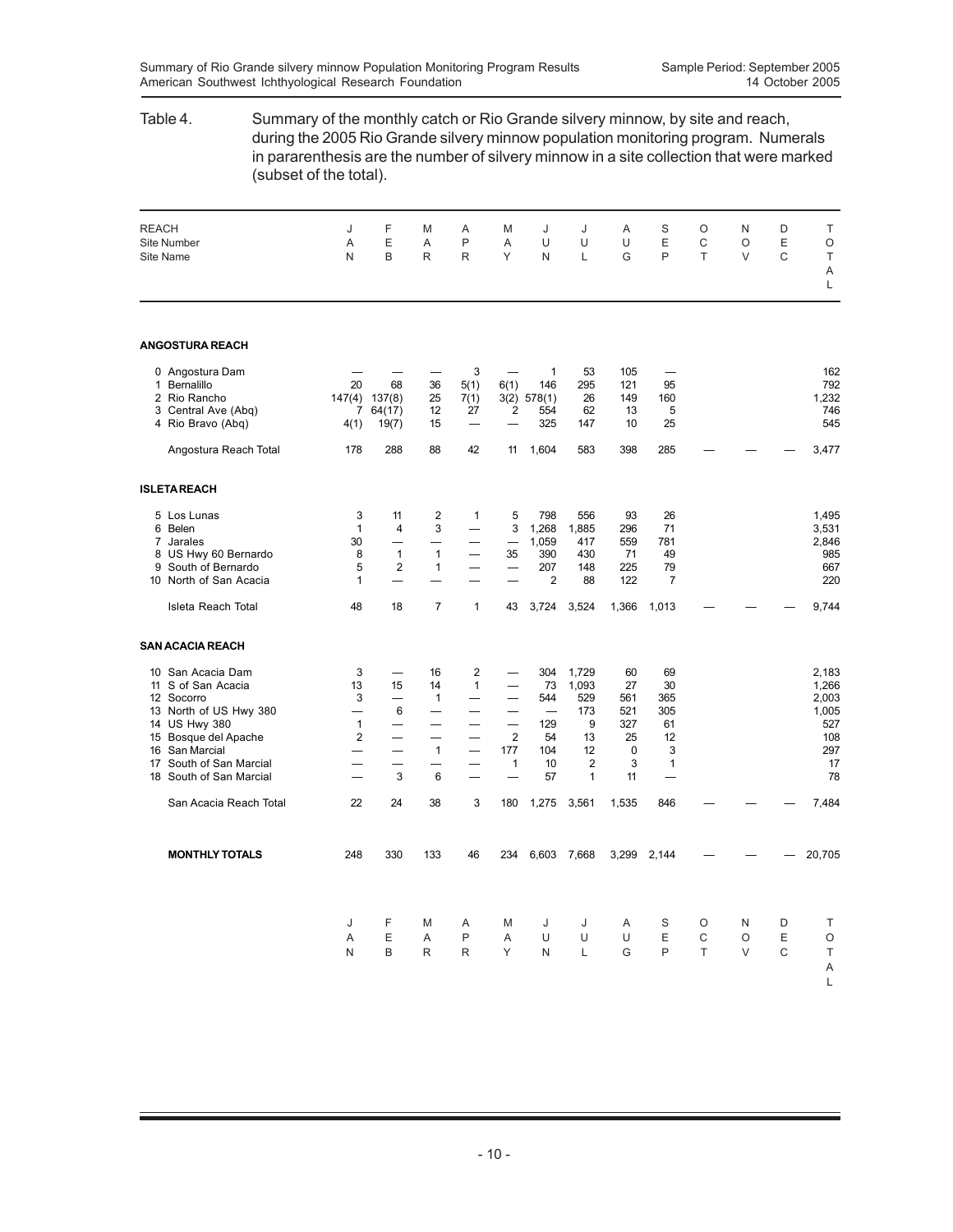

Figure 3. Catch rates, for the 10 focal species, by river reach during September 2005 at Rio Grande silvery minnow population monitoring program collection sites (see Table A-1 for fish species codes). An arrow indicates the Rio Grande silvery minnow (RGM) histogram bar.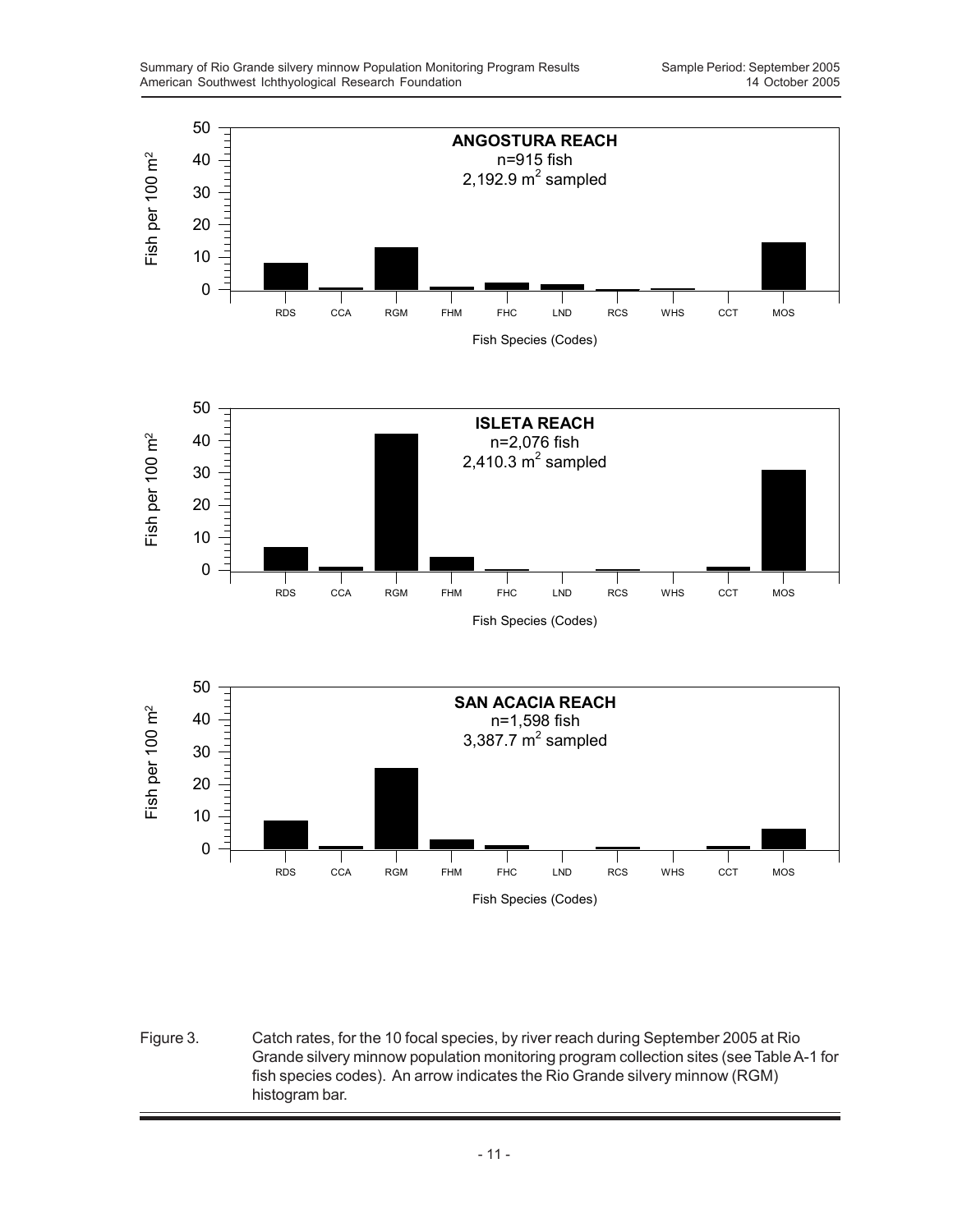

Figure 4. Catch rates for ten focal species (upper graph\*), including Rio Grande silvery minnow, (RGM; lower graph\*) during September 2005 at Rio Grande silvery minnow population monitoring program collection sites (see Table A-1 for fish species codes).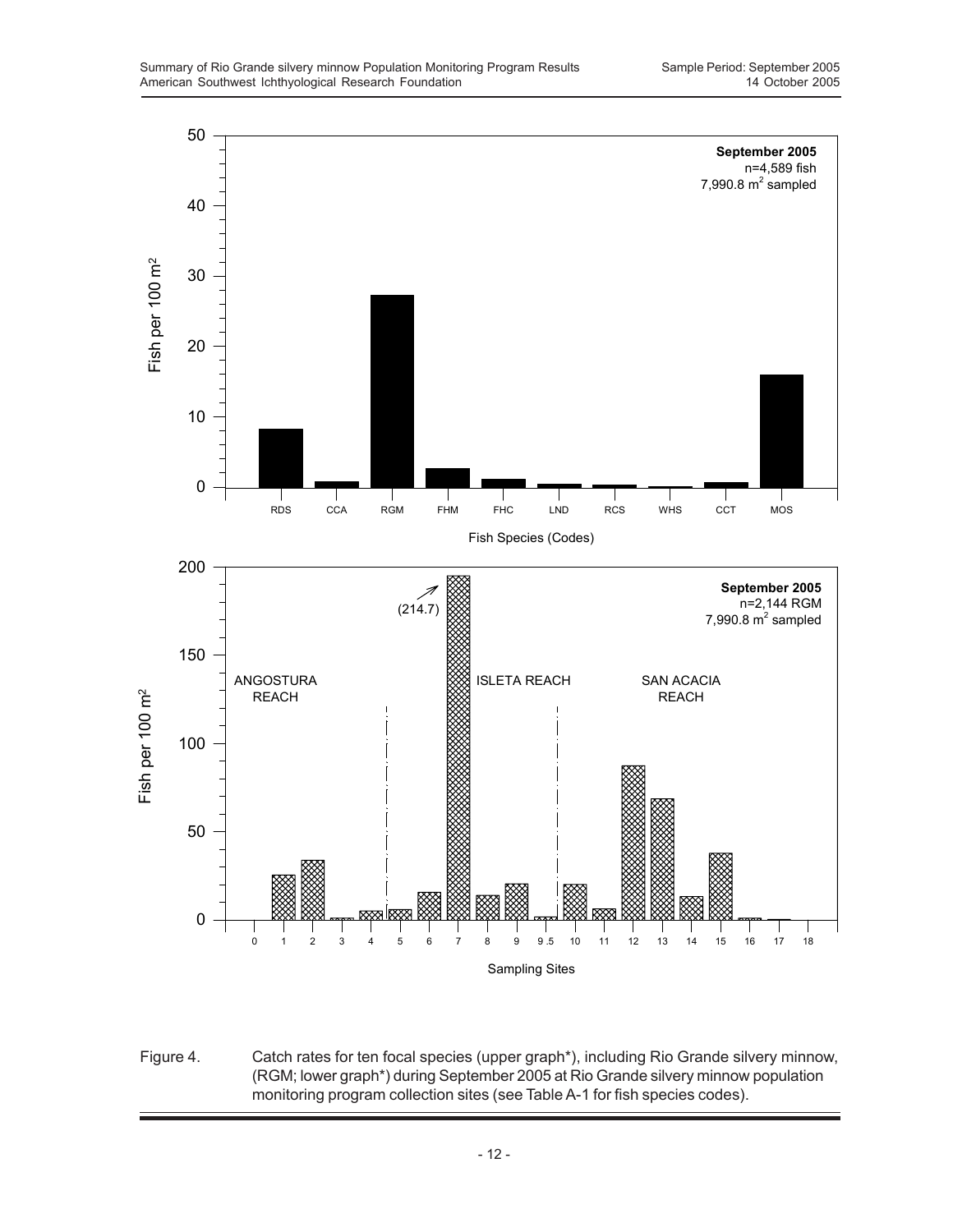

- 13 -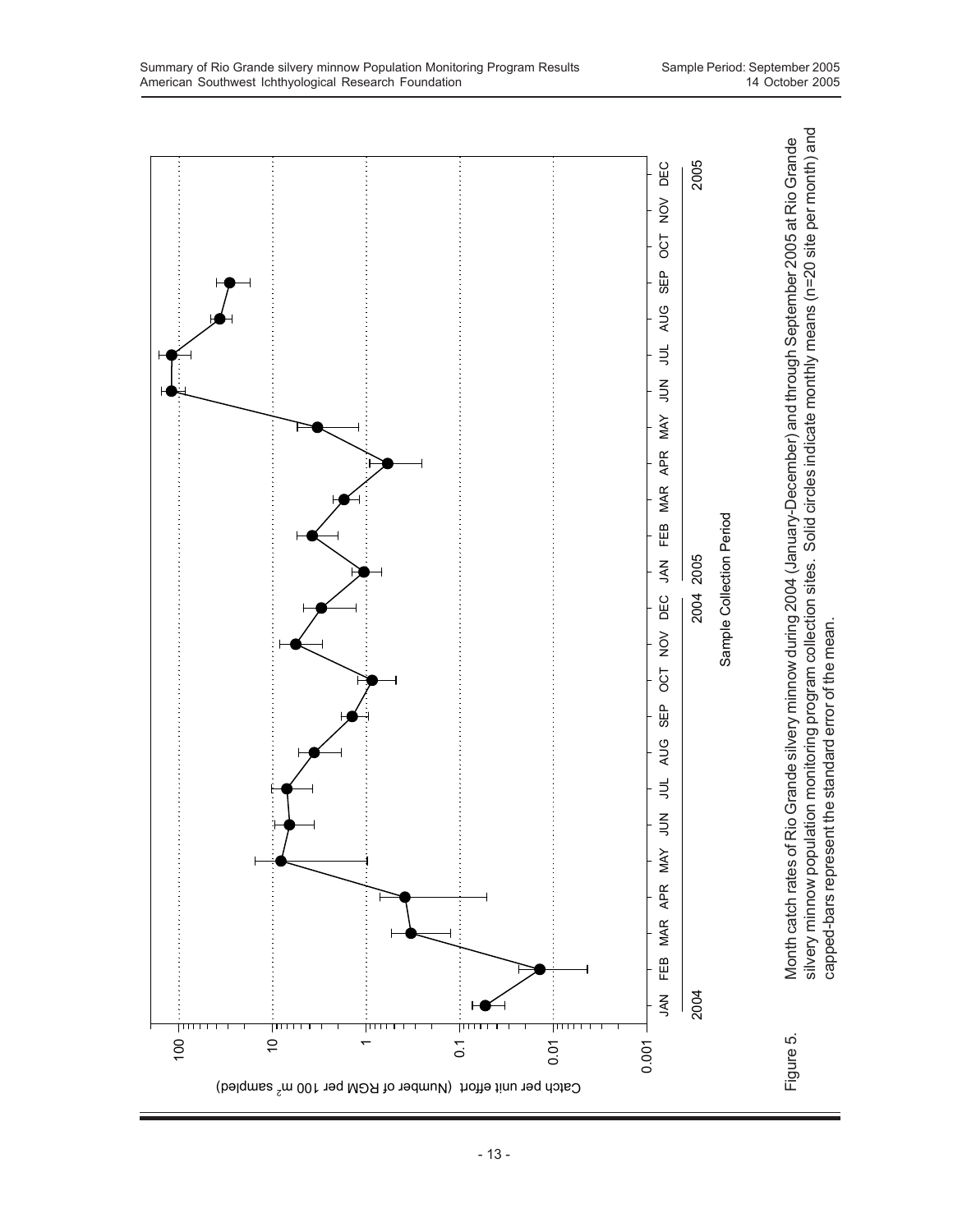# APPENDIX A.

Collection localities of the 2005 Rio Grande silvery minnow population monitoring program.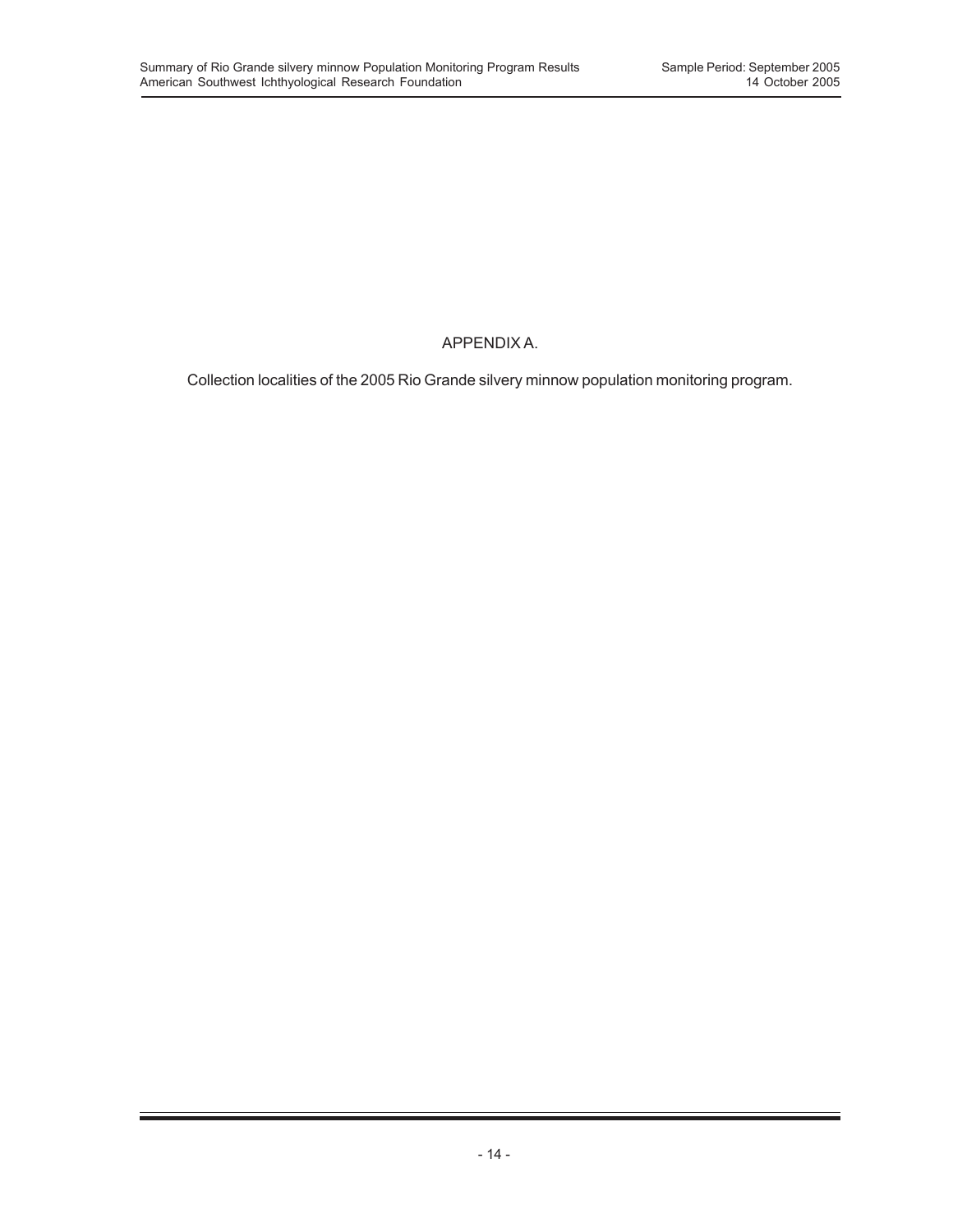#### Table A-1. Collection localities of the 2005 Rio Grande silvery minnow population monitoring program.

| Site # | Site Locality |
|--------|---------------|
|        |               |

### **ANGOSTURA REACH SITES SITE #**

- 0 New Mexico, Sandoval County, Rio Grande, below Angostura Diversion Dam, Algodones. River Mile 209.7 SAN FELIPE PUEBLO QUADRANGLE 3916006 N 363811 E
- 1 New Mexico, Sandoval County, Rio Grande, at US Highway 550 bridge crossing, (formerly NM State Highway 44 bridge crossing), Bernalillo. River Mile 203.8 BERNALILLO QUADRANGLE 3909722 N 358543 E
- 2 New Mexico, Sandoval County, Rio Grande, ca. 4 miles downstream of US Highway 550 bridge crossing, at Rio Rancho Wastewater Treatment Plant, Rio Rancho. River Mile 200.0 BERNALILLO QUADRANGLE 3905355 N 354772 E
- 3 New Mexico, Bernalillo County, Rio Grande, at Central Avenue (US Highway 66) bridge crossing, Albuquerque. ALBUQUERQUE WEST QUADRANGLE 3884094 N 346840 E
- 4 New Mexico, Bernalillo County, Rio Grande, at Rio Bravo Boulevard bridge crossing, Albuquerque. River Mile 178.3 ALBUQUERQUE WEST QUADRANGLE 3877163 N 347554 E

### **ISLETA REACH SITES SITE #**

- 5 New Mexico, Valencia County, Rio Grande, at Los Lunas (NM State Highway 49) bridge crossing, Los Lunas. River Mile 161.4 LOS LUNAS QUADRANGLE 3852531 N 342898 E
- 6 New Mexico, Valencia County, Rio Grande, ca. 1.0 miles upstream of NM State Highway 309/6 bridge crossing, Belen. River Mile 151.5 TOME QUADRANGLE 3837061 N 339972 E
- 7 New Mexico, Valencia County, Rio Grande, ca. 2.2 miles upstream of NM State Highway 346 bridge crossing (near Transwestern Natural Gas Pipeline crossing), Jarales. River Mile 143.2 VEGUITA QUADRANGLE 3827329 N 338136 E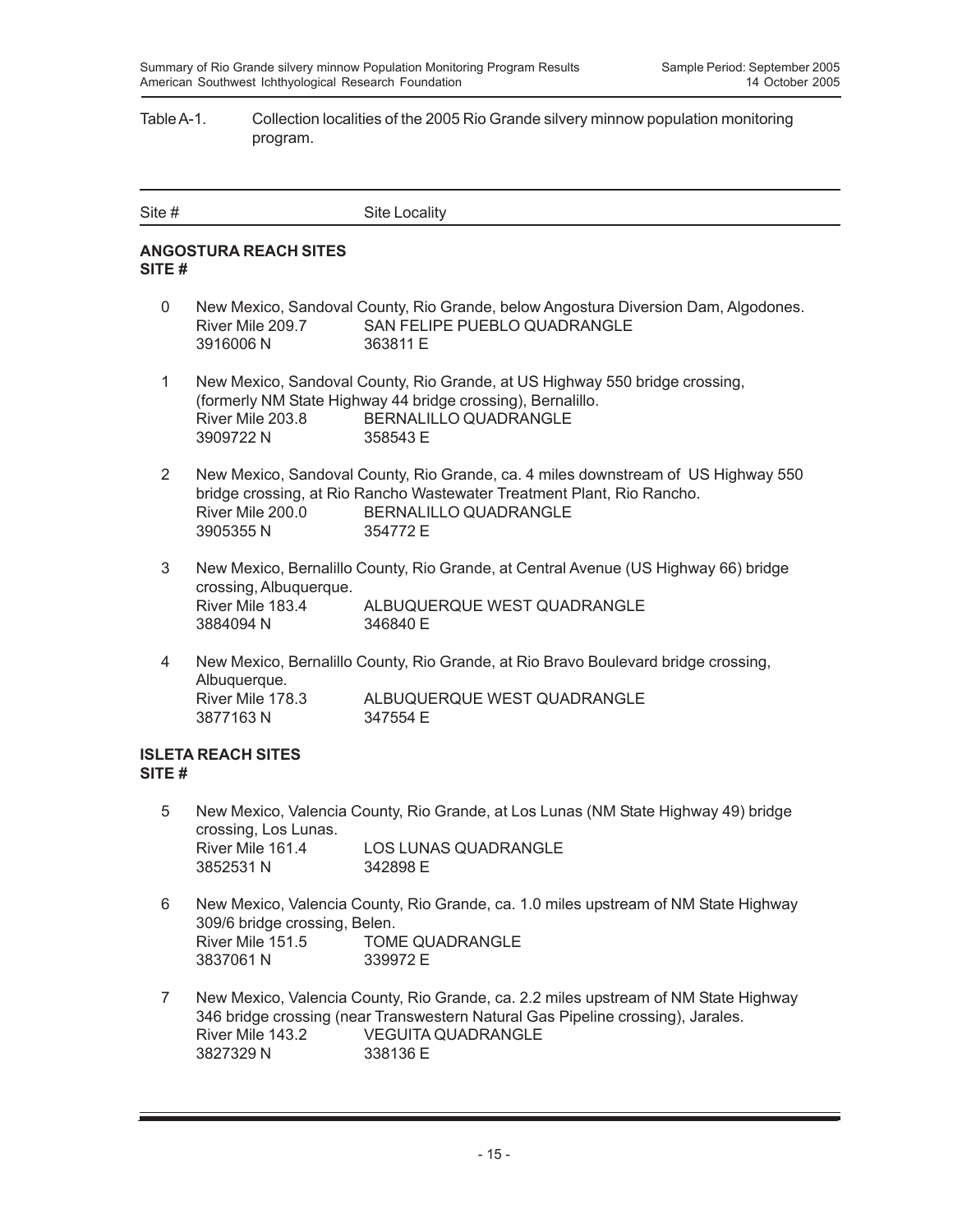#### Table A-1. Collection localities of the 2005 Rio Grande silvery minnow population monitoring program (continued).

| Site # | <b>Site Locality</b> |
|--------|----------------------|
|        |                      |

### **ISLETA REACH SITES (continued) SITE #**

- 8 New Mexico, Socorro County, Rio Grande, at US Highway 60 bridge crossing, Bernardo. River Mile 130.6 ABEYTAS QUADRANGLE 3809726 N 334604 E
- 9 New Mexico, Socorro County, Rio Grande, ca. 3.5 miles downstream of US Highway 60 bridge crossing, La Joya. River Mile 127.0 ABEYTAS QUADRANGLE 3805229 N 331094 E
- 9.5 New Mexico, Socorro County, Rio Grande, ca. 0.6 miles upstream of San Acacia Diversion Dam, San Acacia. River Mile 116.8 LA JOYA QUADRANGLE 3792603 N 327902 E

#### **SAN ACACIA REACH SITES SITE #**

- 10 New Mexico, Socorro County, Rio Grande, directly below San Acacia Diversion Dam, San Acacia. River Mile 116.2 SAN ACACIA QUADRANGLE 3791977 N 326162 E
- 11 New Mexico, Socorro County, Rio Grande, ca. 1.5 miles downstream of San Acacia Diversion Dam, San Acacia. River Mile 114.6 LEMITAR QUADRANGLE 3790442 N 325263 E
- 12 New Mexico, Socorro County, Rio Grande, 0.5 miles upstream of the Low Flow Conveyance Channel bridge, east and upstream of Socorro Wastewater Treatment Plant, Socorro. River Mile 99.5 LOMA DE LAS CANAS QUADRANGLE 3771043 N 327097 E
- 13 New Mexico, Socorro County, Rio Grande, ca. 4.0 miles upstream of US Highway 380 bridge crossing, San Antonio. River Mile 91.7 SAN ANTONIO QUADRANGLE 3761283 N 328140 E
- 14 New Mexico, Socorro County, Rio Grande, at US Highway 380 bridge crossing, San Antonio.<br>River Mile 87.1 SAN ANTONIO QUADRANGLE 3754471 N 328914 F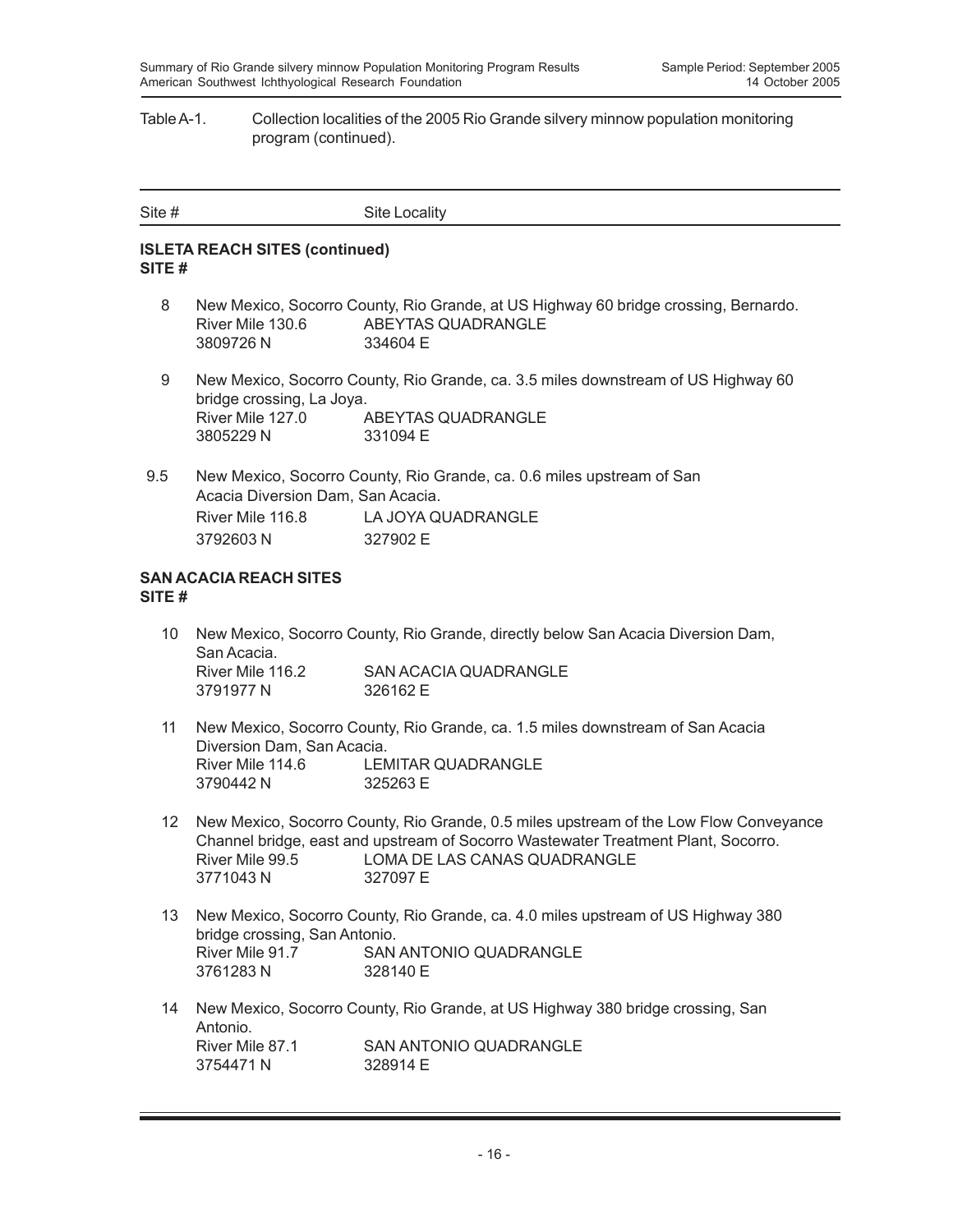#### Table A-1. Collection localities of the 2005 Rio Grande silvery minnow population monitoring program (continued).

| Site # | Site Locality |
|--------|---------------|
|        |               |

### **SAN ACACIA REACH SITES (continued) SITE #**

- 15 New Mexico, Socorro County, Rio Grande, directly east of Bosque del Apache National Wildlife Refuge headquarters, San Antonio. River Mile 79.1 SAN ANTONIO, SE QUADRANGLE 3740839 N 327055 E
- 16 New Mexico, Socorro County, Rio Grande, at the San Marcial railroad crossing, San Marcial. River Mile 68.6 SAN MARCIAL QUADRANGLE 3728347 N 315284 E
- 17 New Mexico, Socorro County, Rio Grande, at its former confluence with the Low Flow Conveyance Channel and 16 miles downstream of the southern end of the Bosque del Apache National Wildlife Refuge, San Marcial. River Mile 60.5 PARAJE WELL QUADRANGLE 3718178 N 309487 E
- 18 New Mexico, Socorro County, Rio Grande, ca. 10 miles downstream of the San Marcial Railroad Bridge crossing, San Marcial. River Mile 58.8 PARAJE WELL QUADRANGLE 3716150 N 307846 E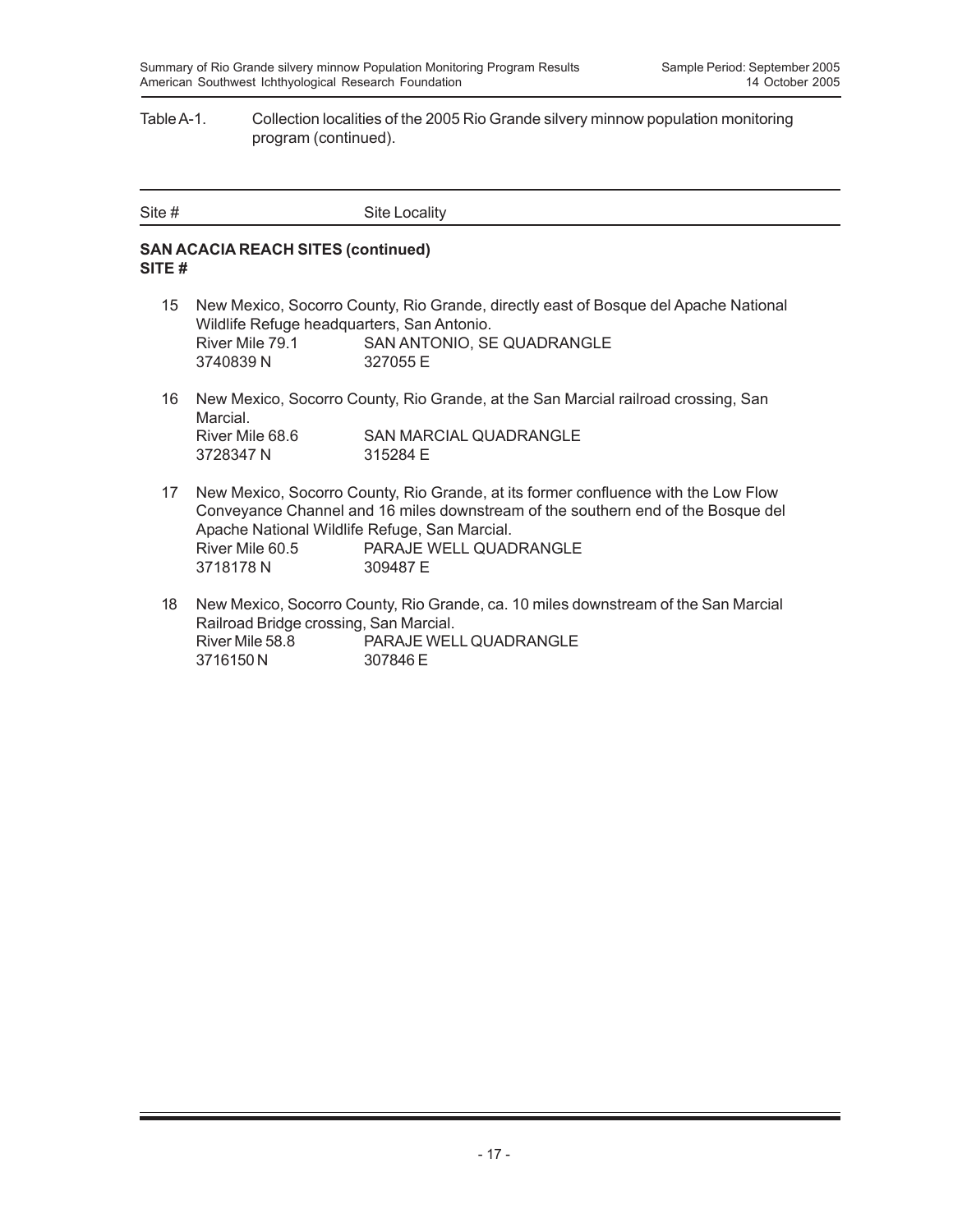## APPENDIX B.

Ichthyofaunal composition of the September 2005 Rio Grande silvery minnow population monitoring efforts

\*\*\* All data are provisional and should be verified by direct inspection of field data and specimens \*\*\*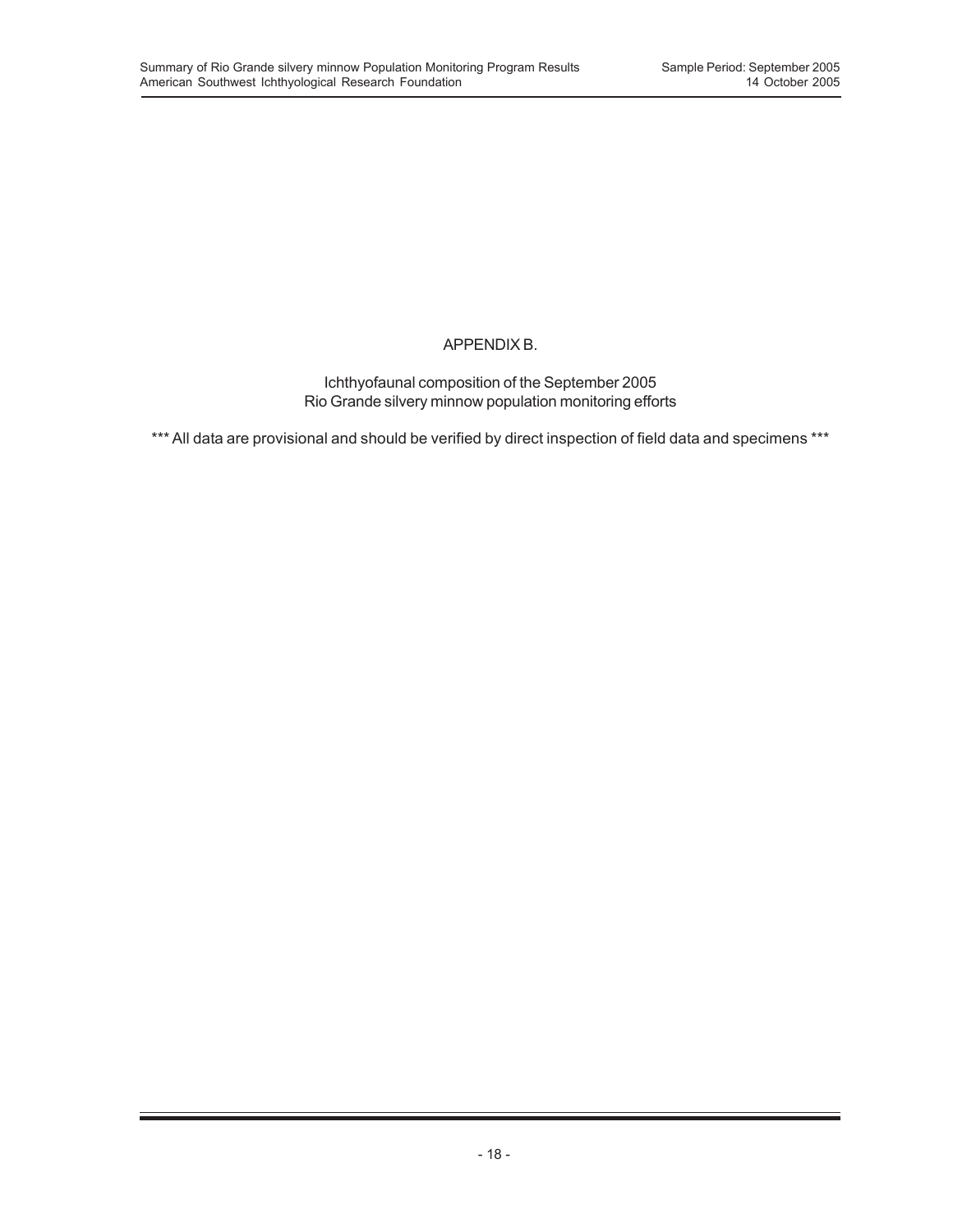|                   | New Mexico: Sandoval Co., Rio Grande Drainage                              |     |                             |
|-------------------|----------------------------------------------------------------------------|-----|-----------------------------|
|                   | Rio Grande, directly below Angostura Diversion Dam, Algodones.             |     | Site Number: 0              |
| 23 September 2005 | <b>RKD05-187</b>                                                           |     | River Mile: 209.7           |
|                   | UTM Easting: 363811 UTM Northing: 3916006 Zone: 13 Quad: San Felipe Pueblo |     |                             |
|                   | W.H. Brandenburg, M.A. Farrington, and L.E. Renfro                         |     | Effort: $322.8 \text{ m}^2$ |
| <b>FAMILY</b>     |                                                                            | N   |                             |
| 76                | Cyprinella lutrensis                                                       | 1   |                             |
| 76                | Cyprinus carpio                                                            | 4   |                             |
| 76                | Pimephales promelas                                                        | 2   |                             |
| 76                | Platygobio gracilis                                                        | 7   |                             |
| 81                | Catostomus commersoni                                                      | 2   |                             |
| 212               | Gambusia affinis                                                           | 209 |                             |
| 294               | Micropterus salmoides                                                      | 2   |                             |
| 295               | Perca flavescens                                                           | 2   |                             |

|                   | New Mexico: Sandoval Co., Rio Grande Drainage                                     |            |                             |
|-------------------|-----------------------------------------------------------------------------------|------------|-----------------------------|
|                   | Rio Grande, at US HWY 550 (formerly NM State HWY 44) bridge crossing, Bernalillo. |            | Site Number: 1              |
| 23 September 2005 | <b>RKD05-188</b>                                                                  |            | <b>River Mile: 203.8</b>    |
|                   | UTM Easting: 358543 UTM Northing: 3909722 Zone: 13 Quad: Bernalillo               |            |                             |
|                   | W.H. Brandenburg, M.A. Farrington, and L.E. Renfro                                |            | Effort: $373.9 \text{ m}^2$ |
| <b>FAMILY</b>     |                                                                                   | N          |                             |
| 76                | Cyprinella lutrensis                                                              | 59         |                             |
| 76                | Cyprinus carpio                                                                   | 5          |                             |
| 76                | Hybognathus amarus*                                                               | 95         |                             |
| 76                | Pimephales promelas                                                               | 1          |                             |
| 76                | Platygobio gracilis                                                               | 16         |                             |
| 76                | Rhinichthys cataractae                                                            | 27         |                             |
| 81                | Catostomus commersoni                                                             | 1          |                             |
| 212               | Gambusia affinis                                                                  | 7          |                             |
|                   | * Hybognathus amarus by age class:                                                |            |                             |
|                   |                                                                                   | age-0: 94  |                             |
|                   |                                                                                   | age-1: $1$ |                             |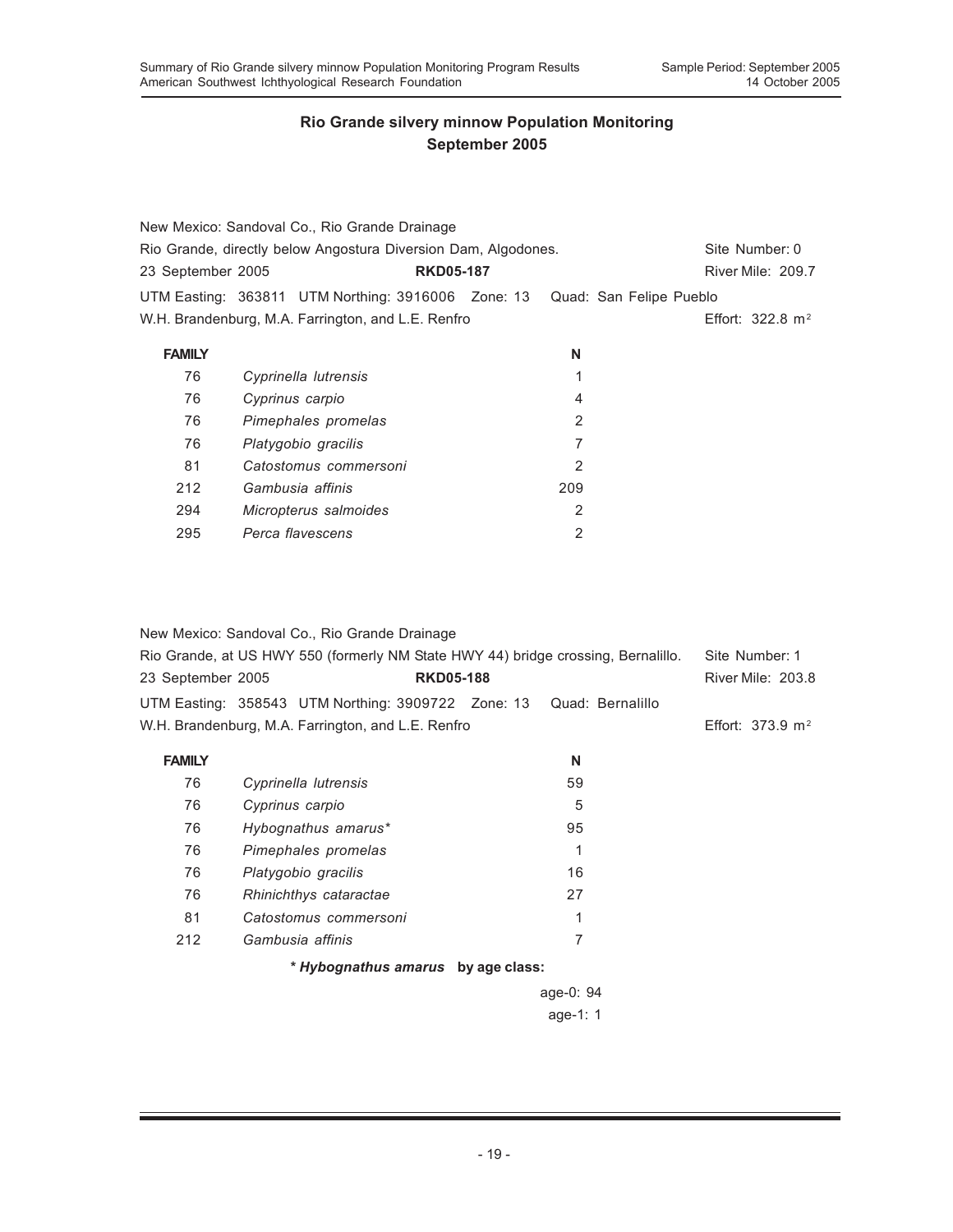|                   | New Mexico: Sandoval Co., Rio Grande Drainage                                 |                |                             |
|-------------------|-------------------------------------------------------------------------------|----------------|-----------------------------|
|                   | Rio Grande, ca. 4.0 miles downstream of US HWY 550 (formerly NM State HWY 44) | Site Number: 2 |                             |
|                   | bridge crossing, at Rio Rancho Wastewater Treatment Plant, Rio Rancho.        |                | River Mile: 200.0           |
| 23 September 2005 | <b>RKD05-189</b>                                                              |                |                             |
|                   | UTM Easting: 354772 UTM Northing: 3905355 Zone: 13 Quad: Bernalillo           |                |                             |
|                   | W.H. Brandenburg, M.A. Farrington, and L.E. Renfro                            |                | Effort: $471.8 \text{ m}^2$ |
| <b>FAMILY</b>     |                                                                               | N              |                             |
| 76                | Cyprinella lutrensis                                                          | 41             |                             |
| 76                | Hybognathus amarus*                                                           | 160            |                             |
| 76                | Pimephales promelas                                                           | 1              |                             |
| 81                | Catostomus commersoni                                                         | 3              |                             |
| 212               | Gambusia affinis                                                              | 49             |                             |
|                   | * Hybognathus amarus by age class:                                            |                |                             |
|                   |                                                                               | age-0: 158     |                             |
|                   |                                                                               | age-1: 2       |                             |

|                   | New Mexico: Bernalillo Co., Rio Grande Drainage                         |                        |                     |
|-------------------|-------------------------------------------------------------------------|------------------------|---------------------|
|                   | Rio Grande, at Central Avenue bridge crossing (US HWY 66), Albuguergue. |                        | Site Number: 3      |
| 22 September 2005 | <b>RKD05-185</b>                                                        |                        | River Mile: 183.4   |
|                   | UTM Easting: 346840 UTM Northing: 3884094 Zone: 13                      | Quad: Albuguergue West |                     |
|                   | W.H. Brandenburg, M.A. Farrington, and L.E. Renfro                      |                        | Effort: 531.2 $m^2$ |
| <b>FAMILY</b>     |                                                                         | N                      |                     |
| 76                | Cyprinella lutrensis                                                    | 67                     |                     |
| 76                | Cyprinus carpio                                                         | 1                      |                     |
| 76                | Hybognathus amarus*                                                     | 5                      |                     |
| 76                | Pimephales promelas                                                     | $\overline{2}$         |                     |
| 76                | Platygobio gracilis                                                     | 18                     |                     |

|     | $\bullet$ II. . Let us a consecut delay a consecutive and the second second second second second second second second second second second second second second second second second second second second second second second sec<br><u>less e ese rellerens</u> |    |
|-----|-------------------------------------------------------------------------------------------------------------------------------------------------------------------------------------------------------------------------------------------------------------------|----|
| 294 | Micropterus salmoides                                                                                                                                                                                                                                             |    |
| 212 | Gambusia affinis                                                                                                                                                                                                                                                  | 42 |
| -81 | Carpiodes carpio                                                                                                                                                                                                                                                  |    |

76 *Rhinichthys cataractae* 6

*\* Hybognathus amarus* **by age class:**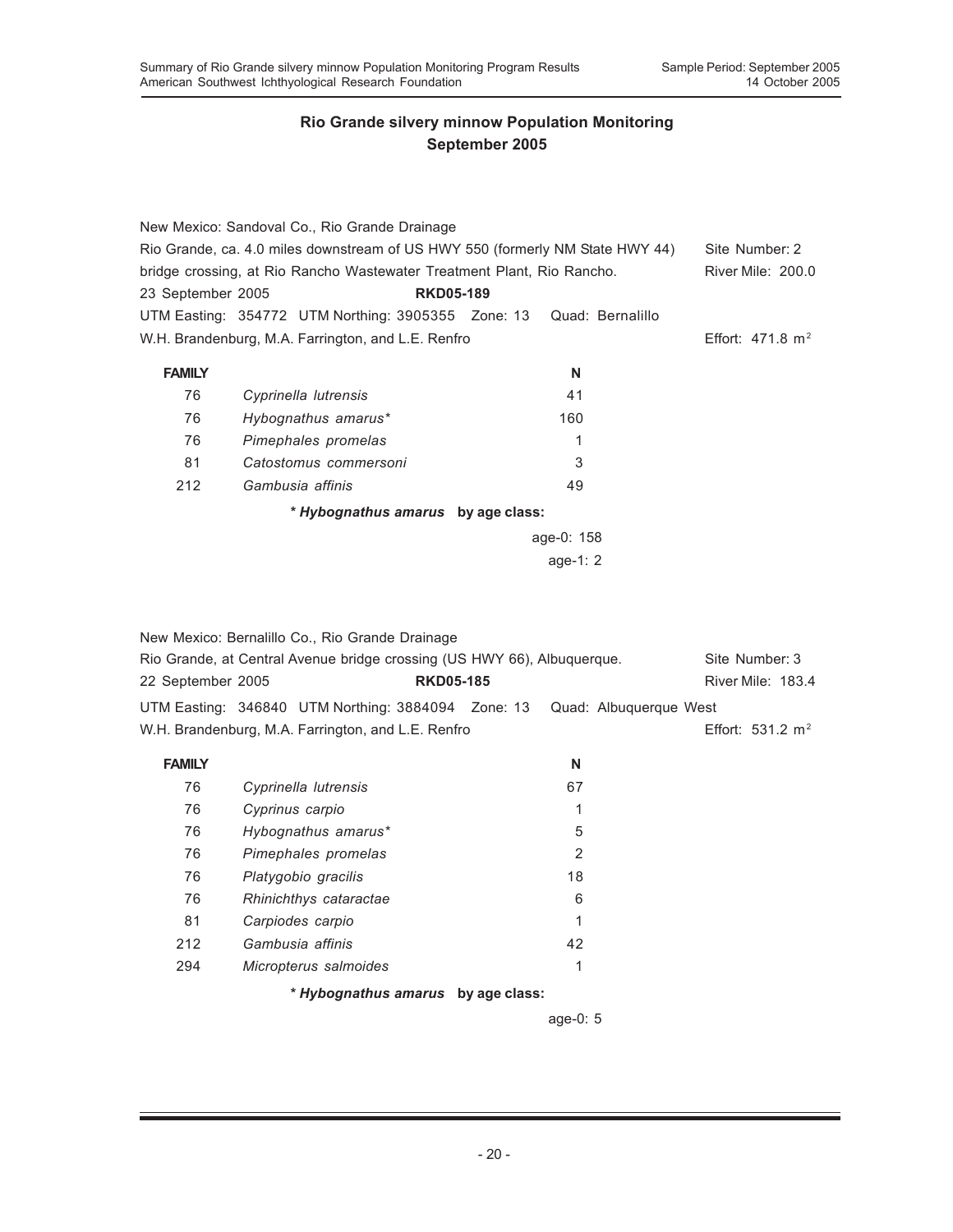|                   | New Mexico: Bernalillo Co., Rio Grande Drainage                             |                  |                        |                              |
|-------------------|-----------------------------------------------------------------------------|------------------|------------------------|------------------------------|
|                   | Rio Grande, at Rio Bravo Blvd. Bridge crossing (NM State HWY 500) crossing, |                  |                        | Site Number: 4               |
| Albuguergue.      |                                                                             |                  |                        | River Mile: 178.3            |
| 22 September 2005 |                                                                             | <b>RKD05-184</b> |                        |                              |
|                   | UTM Easting: 347554 UTM Northing: 3877163 Zone: 13                          |                  | Quad: Albuquerque West |                              |
|                   | W.H. Brandenburg, M.A. Farrington, and L.E. Renfro                          |                  |                        | Fffort: 493.1 m <sup>2</sup> |
| <b>FAMILY</b>     |                                                                             |                  | N                      |                              |
| 76                | Cyprinella lutrensis                                                        |                  | 12                     |                              |
| 76                | Cyprinus carpio                                                             |                  | 1                      |                              |
| 76                | Hybognathus amarus*                                                         |                  | 25                     |                              |
| 76                | Pimephales promelas                                                         |                  | 11                     |                              |
| 76                | Platygobio gracilis                                                         |                  | 8                      |                              |
| 76                | Rhinichthys cataractae                                                      |                  | 3                      |                              |
| 81                | Carpiodes carpio                                                            |                  |                        |                              |
| 81                | Catostomus commersoni                                                       |                  | 1                      |                              |
| 212               | Gambusia affinis                                                            |                  | 14                     |                              |
| 294               | Micropterus salmoides                                                       |                  | 2                      |                              |
|                   | * Hybognathus amarus by age class:                                          |                  |                        |                              |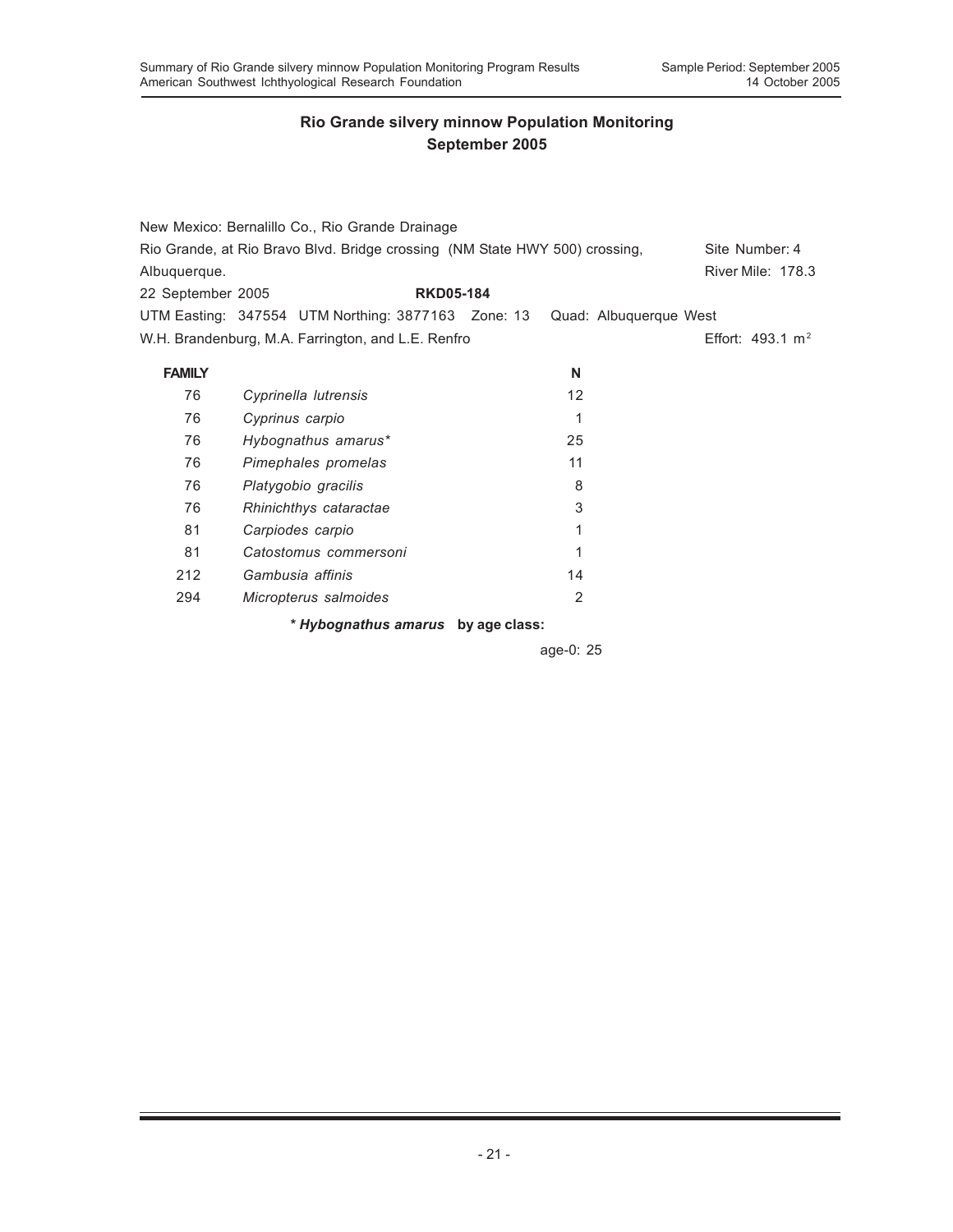|                                                                        | New Mexico: Valencia Co., Rio Grande Drainage                      |  |           |                             |
|------------------------------------------------------------------------|--------------------------------------------------------------------|--|-----------|-----------------------------|
| Rio Grande, at Los Lunas Bridge crossing (NM State HWY 49), Los Lunas. |                                                                    |  |           | Site Number: 5              |
| 22 September 2005                                                      | <b>RKD05-183</b>                                                   |  |           | River Mile: 161.4           |
|                                                                        | UTM Easting: 342898 UTM Northing: 3852531 Zone: 13 Quad: Los Lunas |  |           |                             |
|                                                                        | W.H. Brandenburg, M.A. Farrington, and L.E. Renfro                 |  |           | Effort: $437.8 \text{ m}^2$ |
| <b>FAMILY</b>                                                          |                                                                    |  | N         |                             |
| 76                                                                     | Cyprinella lutrensis                                               |  | 77        |                             |
| 76                                                                     | Cyprinus carpio                                                    |  | 3         |                             |
| 76                                                                     | Hybognathus amarus*                                                |  | 26        |                             |
| 76                                                                     | Pimephales promelas                                                |  | 2         |                             |
| 76                                                                     | Platygobio gracilis                                                |  | 1         |                             |
| 93                                                                     | Ictalurus punctatus                                                |  | 3         |                             |
| 212                                                                    | Gambusia affinis                                                   |  | 80        |                             |
|                                                                        | * Hybognathus amarus by age class:                                 |  |           |                             |
|                                                                        |                                                                    |  | age-0: 26 |                             |

|                   | New Mexico: Valencia Co., Rio Grande Drainage                                    |                  |            |                             |  |
|-------------------|----------------------------------------------------------------------------------|------------------|------------|-----------------------------|--|
|                   | Rio Grande, ca. 1.0 miles upstream of NM State HWY 309/6 bridge crossing, Belen. |                  |            | Site Number: 6              |  |
| 22 September 2005 |                                                                                  | <b>RKD05-182</b> |            | River Mile: 151.5           |  |
|                   | UTM Easting: 339972 UTM Northing: 3837061 Zone: 13                               |                  | Quad: Tome |                             |  |
|                   | W.H. Brandenburg, M.A. Farrington, and L.E. Renfro                               |                  |            | Effort: $454.4 \text{ m}^2$ |  |
| <b>FAMILY</b>     |                                                                                  |                  | N          |                             |  |
| 76                | Cyprinella lutrensis                                                             |                  | 49         |                             |  |
| 76                | Cyprinus carpio                                                                  |                  | 5          |                             |  |

| River i |
|---------|
|         |
| Effort: |
|         |
|         |
|         |
|         |
|         |
|         |
|         |
|         |
|         |
|         |
|         |

age-0: 70 age-1: 1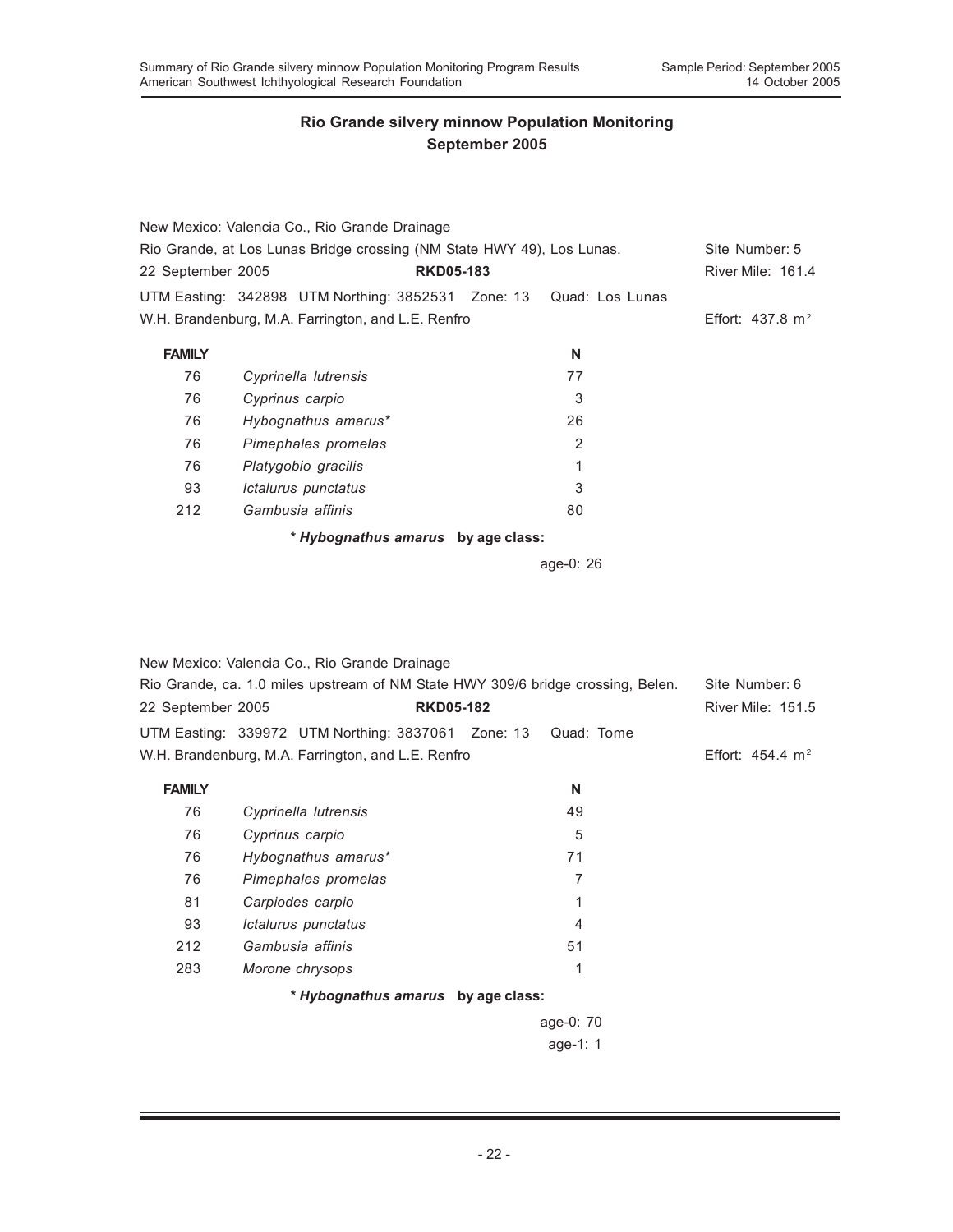|                                                                                  | New Mexico: Valencia Co., Rio Grande Drainage      |               |                             |
|----------------------------------------------------------------------------------|----------------------------------------------------|---------------|-----------------------------|
| Rio Grande, ca. 2.2 miles upstream of NM State HWY 346 bridge crossing, Jarales. | Site Number: 7                                     |               |                             |
| 21 September 2005                                                                | <b>RKD05-181</b>                                   |               | River Mile: 143.2           |
|                                                                                  | UTM Easting: 338136 UTM Northing: 3827329 Zone: 13 | Quad: Veguita |                             |
|                                                                                  | W.H. Brandenburg, M.A. Farrington, and L.E. Renfro |               | Effort: $363.7 \text{ m}^2$ |
| <b>FAMILY</b>                                                                    |                                                    | N             |                             |
| 76                                                                               | Cyprinella lutrensis                               | 7             |                             |
| 76                                                                               | Cyprinus carpio                                    | 5             |                             |
| 76                                                                               | Hybognathus amarus*                                | 781           |                             |
| 76                                                                               | Pimephales promelas                                | 22            |                             |
| 81                                                                               | Carpiodes carpio                                   | 1             |                             |
| 93                                                                               | Ameiurus natalis                                   |               |                             |
| 93                                                                               | Ictalurus punctatus                                |               |                             |
| 212                                                                              | Gambusia affinis                                   | 260           |                             |
|                                                                                  | * Hybognathus amarus by age class:                 |               |                             |
|                                                                                  |                                                    | age-0: 781    |                             |

| 21 September 2005 | New Mexico: Socorro Co., Rio Grande Drainage<br>Rio Grande, at US HWY 60 bridge crossing, Bernardo.<br><b>RKD05-180</b> |               | Site Number: 8<br>River Mile: 130.6 |
|-------------------|-------------------------------------------------------------------------------------------------------------------------|---------------|-------------------------------------|
|                   | UTM Easting: 334604 UTM Northing: 3809726 Zone: 13                                                                      | Quad: Abeytas |                                     |
|                   | W.H. Brandenburg, M.A. Farrington, and L.E. Renfro                                                                      |               | Effort: $353.7 \text{ m}^2$         |
| <b>FAMILY</b>     |                                                                                                                         | N             |                                     |
| 76                | Cyprinella lutrensis                                                                                                    | 15            |                                     |
| 76                | Cyprinus carpio                                                                                                         | 5             |                                     |
| 76                | Hybognathus amarus*                                                                                                     | 49            |                                     |
| 76                | Pimephales promelas                                                                                                     | 10            |                                     |
| 93                | Amejurus natalis                                                                                                        | 3             |                                     |
| 93                | Ictalurus punctatus                                                                                                     | 4             |                                     |
| 212               | Gambusia affinis                                                                                                        | 135           |                                     |
|                   | * Hybognathus amarus by age class:                                                                                      |               |                                     |
|                   |                                                                                                                         | age-0: 49     |                                     |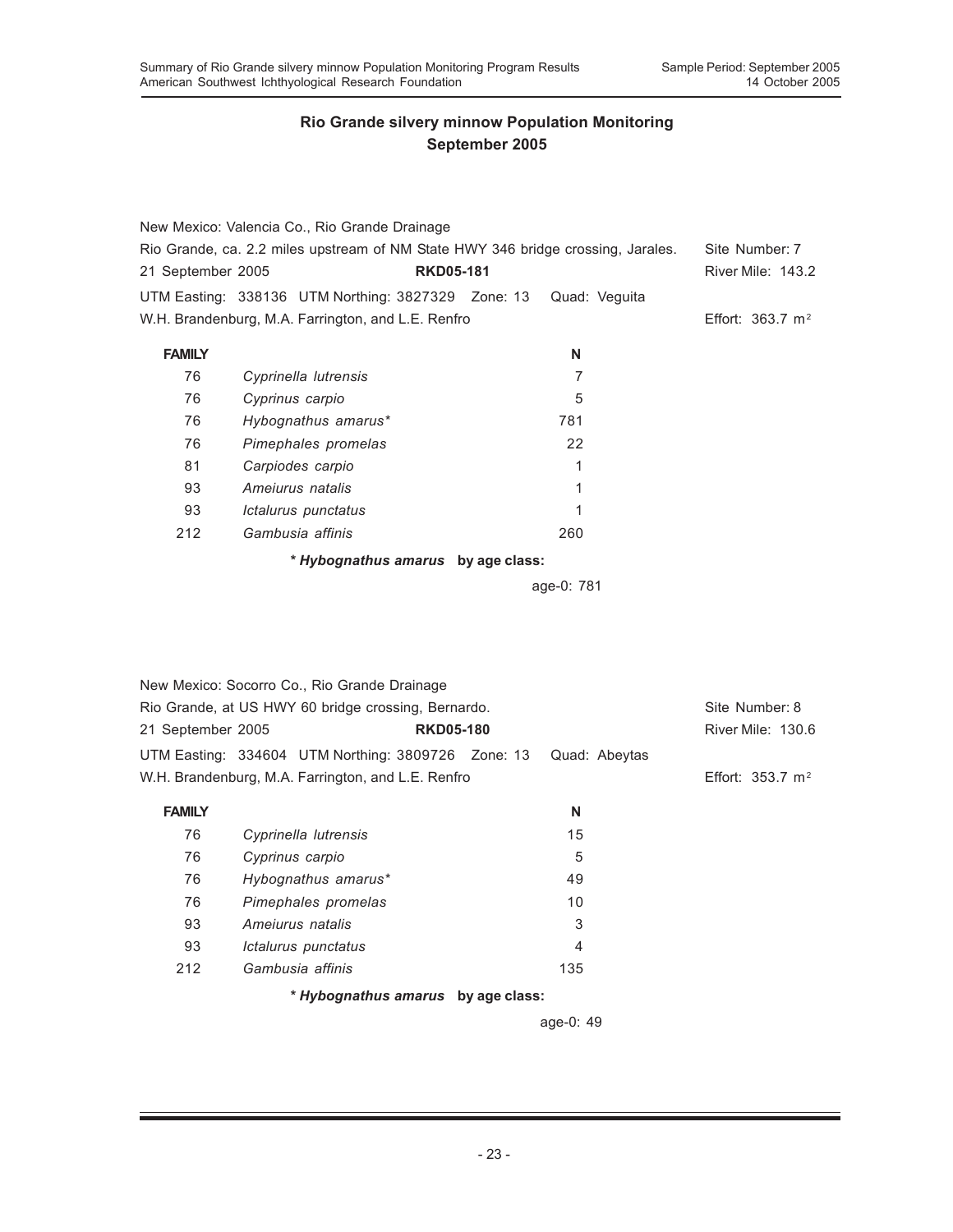| 21 September 2005 | New Mexico: Socorro Co., Rio Grande Drainage<br>Rio Grande, ca. 3.5 miles downstream of the US HWY 60 bridge crossing, Bernardo.<br>UTM Easting: 331094 UTM Northing: 3805229 Zone: 13 | <b>RKD05-179</b> | Quad: Abeytas  | Site Number: 9<br>River Mile: 127.0 |
|-------------------|----------------------------------------------------------------------------------------------------------------------------------------------------------------------------------------|------------------|----------------|-------------------------------------|
|                   | W.H. Brandenburg, M.A. Farrington, and L.E. Renfro                                                                                                                                     |                  |                | Effort: 386.5 $m^2$                 |
| <b>FAMILY</b>     |                                                                                                                                                                                        |                  | N              |                                     |
| 76                | Cyprinella lutrensis                                                                                                                                                                   |                  | 23             |                                     |
| 76                | Cyprinus carpio                                                                                                                                                                        |                  | $\overline{2}$ |                                     |
| 76                | Hybognathus amarus*                                                                                                                                                                    |                  | 79             |                                     |
| 76                | Pimephales promelas                                                                                                                                                                    |                  | 48             |                                     |
| 76                | Platygobio gracilis                                                                                                                                                                    |                  | 1              |                                     |
| 93                | Amejurus natalis                                                                                                                                                                       |                  | 1              |                                     |
| 93                | Ictalurus punctatus                                                                                                                                                                    |                  | 8              |                                     |
| 212               | Gambusia affinis                                                                                                                                                                       |                  | 214            |                                     |
| 294               | Micropterus salmoides                                                                                                                                                                  |                  | 1              |                                     |
|                   | * Hybognathus amarus by age class:                                                                                                                                                     |                  |                |                                     |
|                   |                                                                                                                                                                                        |                  | age-0: 79      |                                     |
|                   |                                                                                                                                                                                        |                  |                |                                     |
|                   |                                                                                                                                                                                        |                  |                |                                     |
|                   | New Mexico: Socorro Co., Rio Grande Drainage                                                                                                                                           |                  |                |                                     |
|                   | Rio Grande, ca. 0.6 miles upstream of San Acacia Diversion Dam, San Acacia                                                                                                             |                  |                | Site Number: 9.5                    |
| 21 September 2005 |                                                                                                                                                                                        | <b>RKD05-178</b> |                | River Mile: 116.8                   |
|                   |                                                                                                                                                                                        |                  |                |                                     |

UTM Easting: 327902 UTM Northing: 3792603 Zone: 13 Quad: La Joya W.H. Brandenburg, M.A. Farrington, and L.E. Renfro **Effort: 414.3 m<sup>2</sup>** Effort: 414.3 m<sup>2</sup>

| <b>FAMILY</b> |                                    | N |  |
|---------------|------------------------------------|---|--|
| 76            | Cyprinella lutrensis               |   |  |
| 76            | Cyprinus carpio                    | 1 |  |
| 76            | Hybognathus amarus*                |   |  |
| 76            | Pimephales promelas                | 6 |  |
| 93            | Ictalurus punctatus                | 4 |  |
|               | * Hybognathus amarus by age class: |   |  |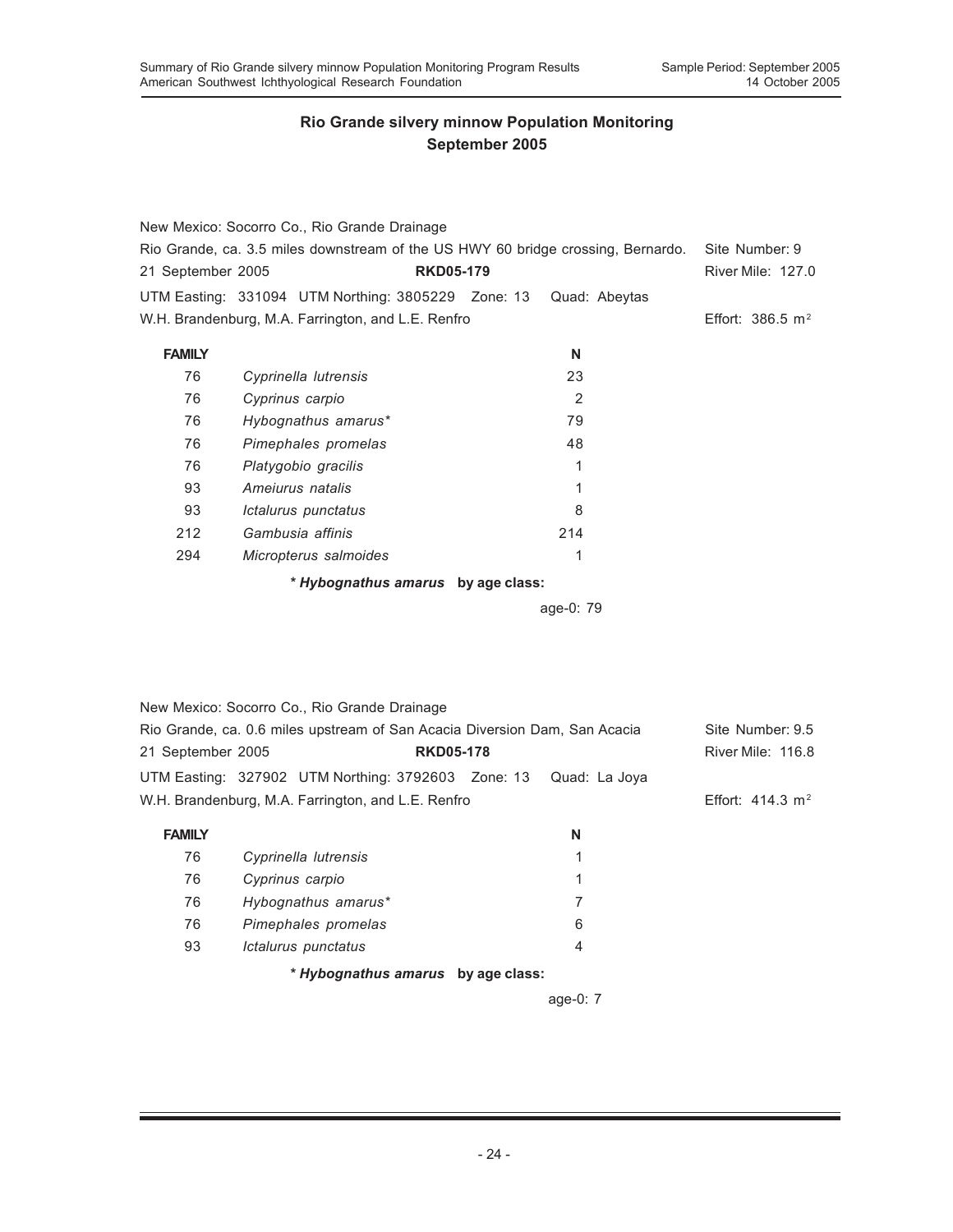|                   | New Mexico: Socorro Co., Rio Grande Drainage                        |  |    |  |                             |
|-------------------|---------------------------------------------------------------------|--|----|--|-----------------------------|
|                   | Rio Grande, directly below San Acacia Diversion Dam, San Acacia.    |  |    |  |                             |
| 21 September 2005 | <b>RKD05-177</b>                                                    |  |    |  | River Mile: 116.2           |
|                   | UTM Easting: 326162 UTM Northing: 3791977 Zone: 13 Quad: San Acacia |  |    |  |                             |
|                   | W.H. Brandenburg, M.A. Farrington, and L.E. Renfro                  |  |    |  | Effort: $343.2 \text{ m}^2$ |
| <b>FAMILY</b>     |                                                                     |  | N  |  |                             |
| 69                | Dorosoma cepedianum                                                 |  | 1  |  |                             |
| 76                | Cyprinella lutrensis                                                |  | 4  |  |                             |
| 76                | Cyprinus carpio                                                     |  | 11 |  |                             |
| 76                | Hybognathus amarus*                                                 |  | 69 |  |                             |
| 76                | Pimephales promelas                                                 |  | 4  |  |                             |
| 76                | Platygobio gracilis                                                 |  | 3  |  |                             |
| 93                | Ictalurus punctatus                                                 |  | 1  |  |                             |
| 212               | Gambusia affinis                                                    |  | 8  |  |                             |
|                   | * Hybognathus amarus by age class:                                  |  |    |  |                             |

age-0: 69

| New Mexico: Socorro Co., Rio Grande Drainage                                  |                  |   |                             |
|-------------------------------------------------------------------------------|------------------|---|-----------------------------|
| Rio Grande, ca. 1.5 miles downstream of San Acacia Diversion Dam, San Acacia. |                  |   | Site Number: 11             |
| 20 September 2005                                                             | <b>RKD05-176</b> |   | River Mile: 114.6           |
| UTM Easting: 325263 UTM Northing: 3790442 Zone: 13 Quad: Lemitar              |                  |   |                             |
| R.K. Dudley, M.A. Farrington, and L.E. Renfro                                 |                  |   | Effort: $473.8 \text{ m}^2$ |
| <b>FAMILY</b>                                                                 |                  | N |                             |

| 76  | Cyprinella lutrensis               | 2              |  |
|-----|------------------------------------|----------------|--|
| 76  | Hybognathus amarus*                | 30             |  |
| 76  | Pimephales promelas                | 2              |  |
| 76  | Platygobio gracilis                | 13             |  |
| 81  | Carpiodes carpio                   | 1              |  |
| 93  | Ameiurus natalis                   | 3              |  |
| 93  | Ictalurus punctatus                | 3              |  |
| 212 | Gambusia affinis                   | $\overline{2}$ |  |
|     | * Hybognathus amarus by age class: |                |  |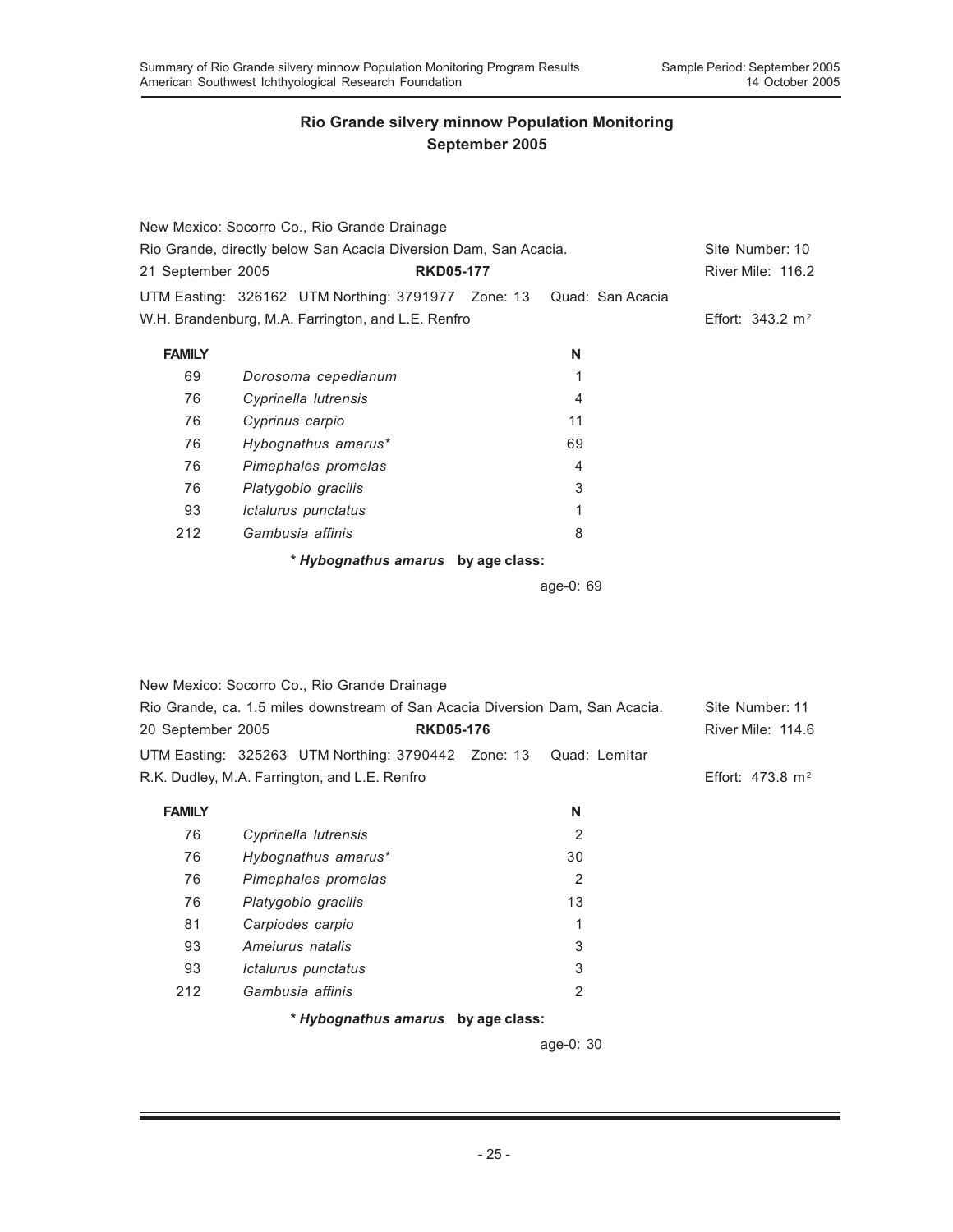|                   | New Mexico: Socorro Co., Rio Grande Drainage                                   |     |                             |
|-------------------|--------------------------------------------------------------------------------|-----|-----------------------------|
|                   | Rio Grande, east of Socorro, 0.5 miles upstream of Socorro Low Flow Conveyance |     | Site Number: 12             |
|                   | Channel bridge and east just upstream of Socorro Wastewater Treatment Plant,   |     | River Mile: 99.5            |
| 20 September 2005 | <b>RKD05-175</b>                                                               |     |                             |
|                   | UTM Easting: 327097 UTM Northing: 3771043 Zone: 13 Quad: Loma de las Canas     |     |                             |
|                   | R.K. Dudley, M.A. Farrington, and L.E. Renfro                                  |     | Effort: $417.8 \text{ m}^2$ |
| <b>FAMILY</b>     |                                                                                | N   |                             |
|                   |                                                                                |     |                             |
| 76                | Cyprinella lutrensis                                                           | 90  |                             |
| 76                | Cyprinus carpio                                                                | 1   |                             |
| 76                | Hybognathus amarus*                                                            | 365 |                             |
| 76                | Pimephales promelas                                                            | 3   |                             |
| 76                | Platygobio gracilis                                                            | 13  |                             |
| 81                | Carpiodes carpio                                                               | 21  |                             |
| 93                | Amejurus natalis                                                               | 2   |                             |
| 93                | Ictalurus punctatus                                                            | 2   |                             |
| 212               | Gambusia affinis                                                               | 33  |                             |

*\* Hybognathus amarus* **by age class:**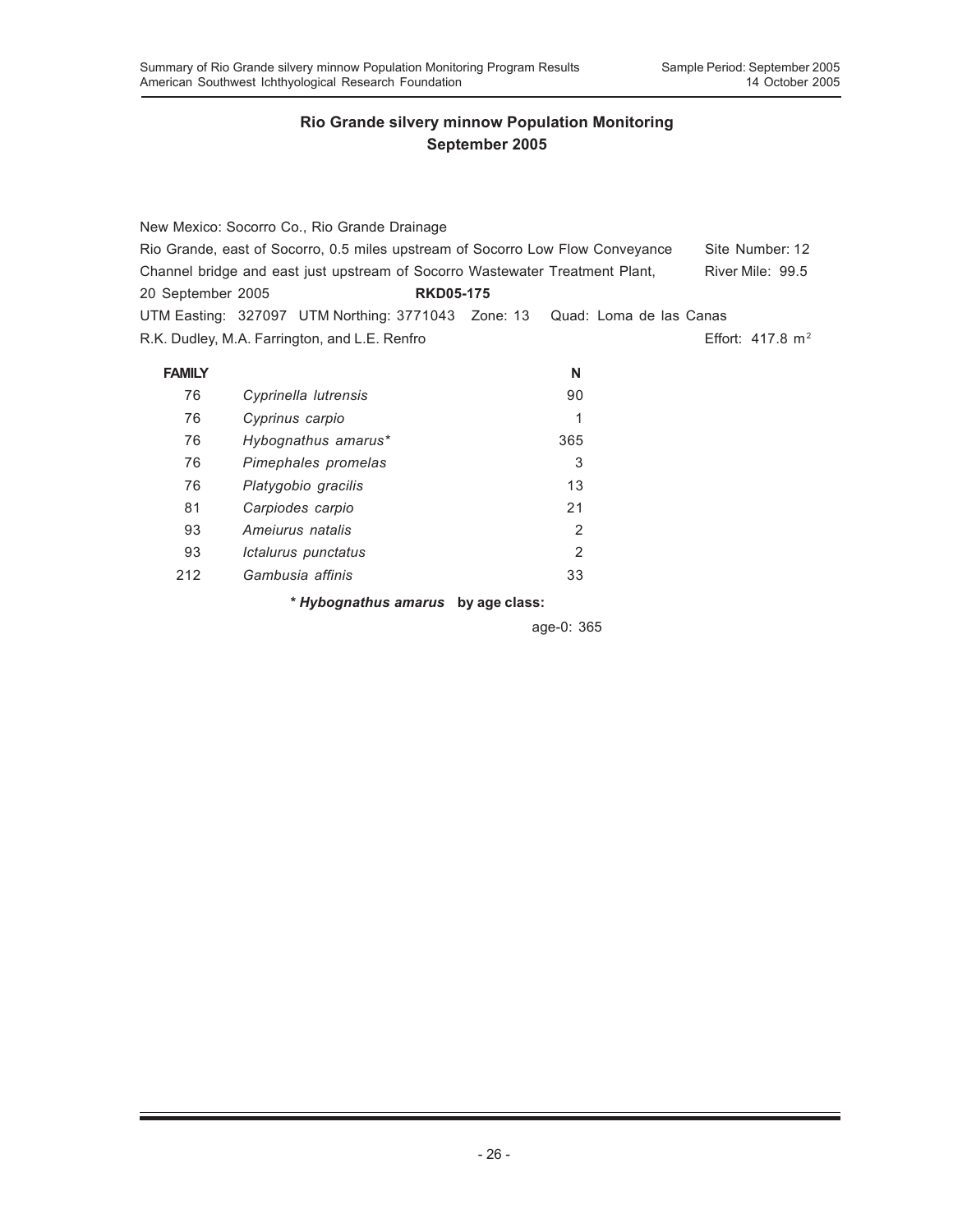|                                                                 |  | New Mexico: Socorro Co., Rio Grande Drainage            |                  |  |                 |                   |                              |
|-----------------------------------------------------------------|--|---------------------------------------------------------|------------------|--|-----------------|-------------------|------------------------------|
| Rio Grande, ca. 4.0 miles upstream of U.S. 380 bridge crossing. |  |                                                         |                  |  | Site Number: 13 |                   |                              |
| 20 September 2005                                               |  |                                                         | <b>RKD05-174</b> |  |                 | River Mile: 91.7  |                              |
|                                                                 |  | UTM Easting: 328140 UTM Northing: 3761283 Zone: 13      |                  |  |                 | Quad: San Antonio |                              |
|                                                                 |  | R.K. Dudley, M.A. Farrington, and L.E. Renfro           |                  |  |                 |                   | Effort: $444.4 \text{ m}^2$  |
| <b>FAMILY</b>                                                   |  |                                                         |                  |  | N               |                   |                              |
| 76                                                              |  | Cyprinella lutrensis                                    |                  |  | 23              |                   |                              |
| 76                                                              |  | Cyprinus carpio                                         |                  |  | 8               |                   |                              |
| 76                                                              |  | Hybognathus amarus*                                     |                  |  | 305             |                   |                              |
| 76                                                              |  | Pimephales promelas                                     |                  |  | 17              |                   |                              |
| 76                                                              |  | Platygobio gracilis                                     |                  |  | 1               |                   |                              |
| 81                                                              |  | Carpiodes carpio                                        |                  |  | 1               |                   |                              |
| 93                                                              |  | Ameiurus natalis                                        |                  |  | $\overline{2}$  |                   |                              |
| 93                                                              |  | Ictalurus punctatus                                     |                  |  | 11              |                   |                              |
| 212                                                             |  | Gambusia affinis                                        |                  |  | 60              |                   |                              |
|                                                                 |  | * Hybognathus amarus by age class:                      |                  |  |                 |                   |                              |
| age-0: 303                                                      |  |                                                         |                  |  |                 |                   |                              |
| age-1: 2                                                        |  |                                                         |                  |  |                 |                   |                              |
|                                                                 |  |                                                         |                  |  |                 |                   |                              |
|                                                                 |  |                                                         |                  |  |                 |                   |                              |
|                                                                 |  | New Mexico: Socorro Co., Rio Grande Drainage            |                  |  |                 |                   |                              |
|                                                                 |  | Rio Grande, at US HWY 380 bridge crossing, San Antonio. |                  |  |                 |                   | Site Number: 14              |
| 20 September 2005                                               |  |                                                         | <b>RKD05-173</b> |  |                 |                   | River Mile: 87.1             |
|                                                                 |  | UTM Easting: 328914 UTM Northing: 3754471 Zone: 13      |                  |  |                 | Quad: San Antonio |                              |
|                                                                 |  | R.K. Dudley, M.A. Farrington, and L.E. Renfro           |                  |  |                 |                   | Effort: 462.0 m <sup>2</sup> |
| <b>FAMILY</b>                                                   |  |                                                         |                  |  | N               |                   |                              |
| 76                                                              |  | Cyprinella lutrensis                                    |                  |  | 108             |                   |                              |
| 76                                                              |  | Cyprinus carpio                                         |                  |  | 6               |                   |                              |
| 76                                                              |  | Hybognathus amarus*                                     |                  |  | 61              |                   |                              |
| 76                                                              |  | Pimephales promelas                                     |                  |  | 16              |                   |                              |
| 76                                                              |  | Platygobio gracilis                                     |                  |  | 10              |                   |                              |
| 93                                                              |  | Ictalurus punctatus                                     |                  |  | 3               |                   |                              |
| 212                                                             |  | Gambusia affinis                                        |                  |  | 3               |                   |                              |
|                                                                 |  | * Hybognathus amarus by age class:                      |                  |  |                 |                   |                              |
|                                                                 |  |                                                         |                  |  | age-0: 61       |                   |                              |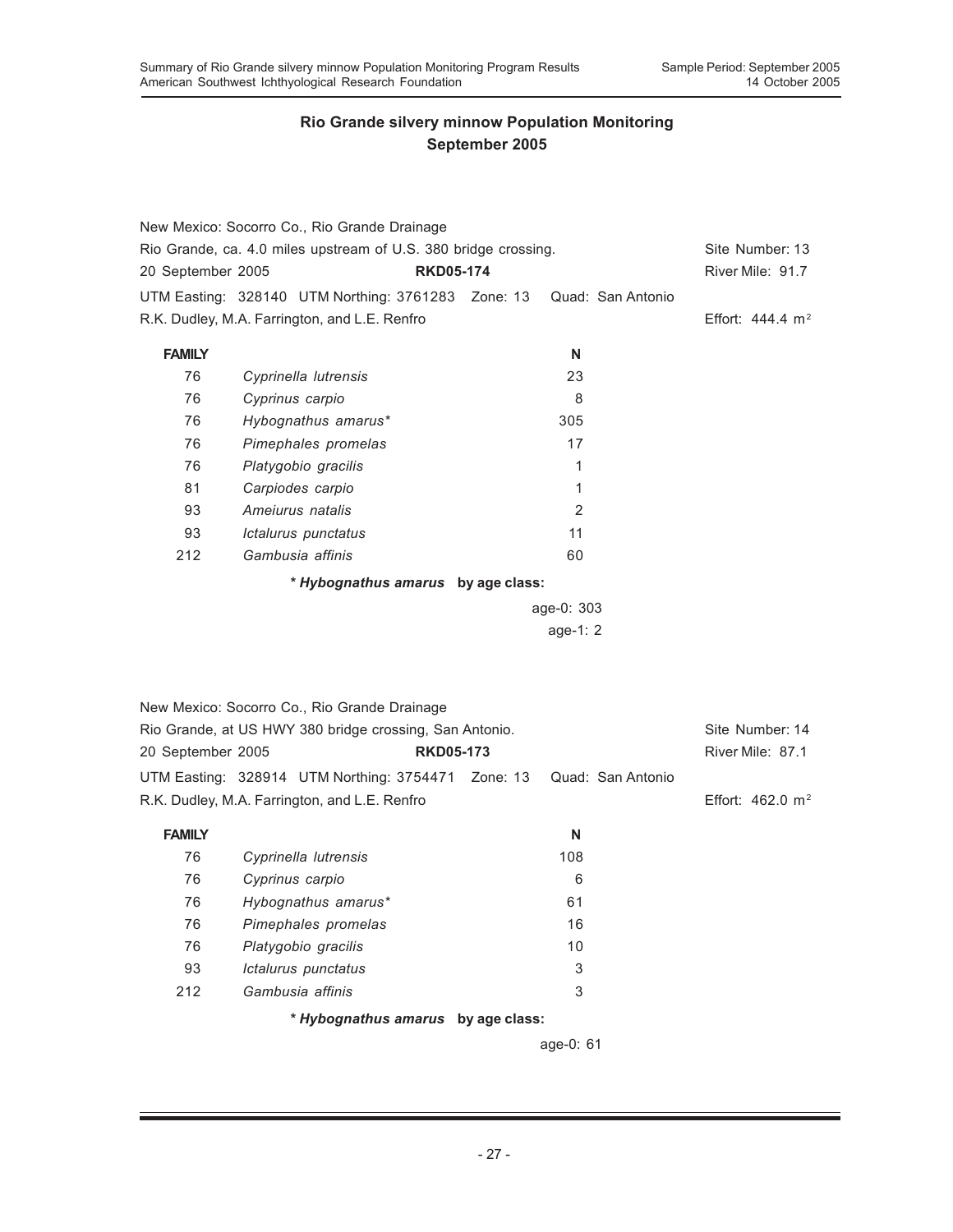|                   | New Mexico: Socorro Co., Rio Grande Drainage                                                          |                  |    |                            |  |
|-------------------|-------------------------------------------------------------------------------------------------------|------------------|----|----------------------------|--|
|                   | Rio Grande, directly east of Bosque del Apache National Wildlife Refuge Headquarters. Site Number: 15 |                  |    |                            |  |
| 19 September 2005 |                                                                                                       | <b>RKD05-172</b> |    | River Mile: 79.1           |  |
|                   | UTM Easting: 327055 UTM Northing: 3740839 Zone: 13 Quad: San Antonio SE                               |                  |    |                            |  |
|                   | R.K. Dudley, W.H. Brandenburg, and L.E. Renfro                                                        |                  |    | Effort: $31.8 \text{ m}^2$ |  |
| <b>FAMILY</b>     |                                                                                                       |                  | N  |                            |  |
| 76                | Cyprinella lutrensis                                                                                  |                  | 3  |                            |  |
| 76                | Cyprinus carpio                                                                                       |                  | 1  |                            |  |
| 76                | Hybognathus amarus*                                                                                   |                  | 12 |                            |  |
| 76                | Pimephales promelas                                                                                   |                  | 60 |                            |  |
| 212               | Gambusia affinis                                                                                      |                  | 62 |                            |  |
|                   | * Hybognathus amarus by age class:                                                                    |                  |    |                            |  |

age-0: 12

|                                                          | New Mexico: Socorro Co., Rio Grande Drainage                         |  |                  |                             |  |
|----------------------------------------------------------|----------------------------------------------------------------------|--|------------------|-----------------------------|--|
| Rio Grande, at San Marcial Railroad Bridge, San Marcial. | Site Number: 16                                                      |  |                  |                             |  |
| <b>RKD05-171</b><br>19 September 2005                    |                                                                      |  | River Mile: 68.6 |                             |  |
|                                                          | UTM Easting: 315284 UTM Northing: 3728347 Zone: 13 Quad: San Marcial |  |                  |                             |  |
|                                                          | R.K. Dudley, W.H. Brandenburg, and L.E. Renfro                       |  |                  | Effort: $319.8 \text{ m}^2$ |  |
| <b>FAMILY</b>                                            |                                                                      |  | N                |                             |  |
| 69                                                       | Dorosoma cepedianum                                                  |  | 3                |                             |  |
| 76                                                       | Cyprinella lutrensis                                                 |  | 4                |                             |  |
| 76                                                       | Cyprinus carpio                                                      |  | $\overline{2}$   |                             |  |
| 76                                                       | Hybognathus amarus*                                                  |  | 3                |                             |  |
| 93                                                       | Ictalurus punctatus                                                  |  | 10               |                             |  |
| 93                                                       | Pylodictis olivaris                                                  |  | 1                |                             |  |
| 212                                                      | Gambusia affinis                                                     |  | 8                |                             |  |
|                                                          | * Hybognathus amarus by age class:                                   |  |                  |                             |  |